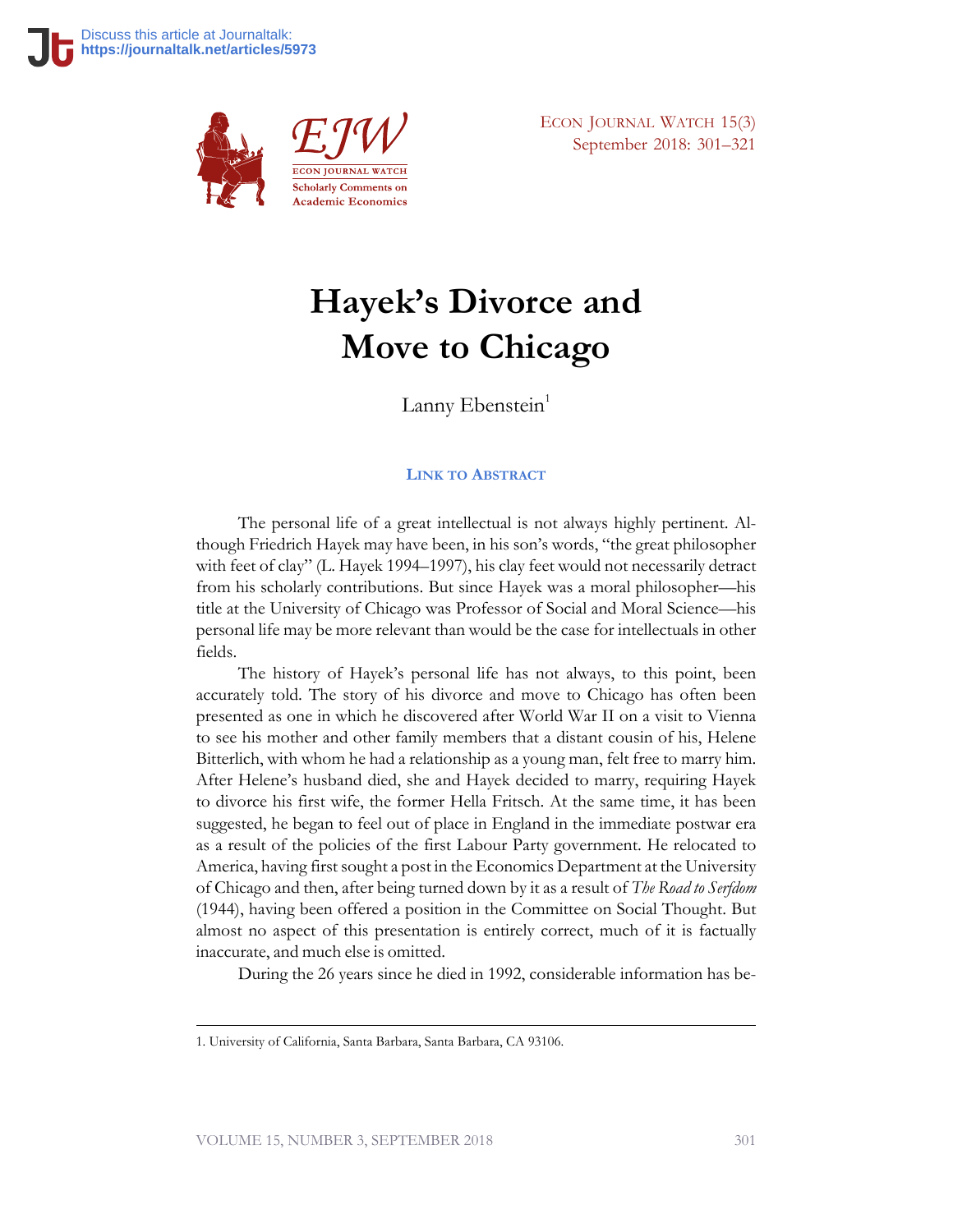come available about Hayek's personal life. This includes material on his divorce, second marriage, relocation from the London School of Economics to the Committee on Social Thought, and relationship with the Chicago Economics Department. The purpose of this article is to present much of this information building largely on extensive archival research by a number of scholars and the memoir of Hayek's last and longtime secretary, Charlotte Cubitt (2006), which is essential reading for anyone interested in the life of Hayek. Together with information this writer has collected, it is now possible to portray Hayek's divorce and move to Chicago more accurately than has previously been the case.

Hayek was born in 1899 in Vienna, then capital of the far-flung and ramshackle Austro-Hungarian Empire. His immediate family was progressive and tolerant. His father was a medical doctor and botanist. Though his family was nominally Catholic, Hayek was discouraged at a young age from becoming too interested in religion. At one point in high school, he got in trouble with the school authorities for reading socialist literature during a divinity lesson. From when he was a teenager onward, he was a lifelong agnostic.

There is nothing in his work to suggest Hayek was a puritan or a prude. In *The Constitution of Liberty*, he advocated legalization of homosexual acts (Hayek 1960, 451). He wrote in *The Fatal Conceit*: "I believe that new factual knowledge has in some measure deprived traditional rules of sexual morality of some of their foundation, and that it seems likely that in this area substantial changes are bound to occur" (Hayek 1988, 51).

The best work to date on Hayek's divorce and second marriage is by Kenneth Hoover (2003). As Hoover traced, Hayek and his second wife had had a longstanding relationship while both were married to their first spouses. This is also indicated in a 1950 letter from Hayek to Karl Popper, where he said: "This is a story which goes fifteen or rather thirty years back. We ought to have married then… For a long time we tried to stick it out. But it is now nearly fifteen years that I first tried to persuade my wife to give me a divorce" (quoted in Howson 2011, 705). Hayek thus asked for a divorce as early as 1935. Hoover wrote that in 1934 Hayek "traveled alone to Carinthia and visited his first love, Helene Bitterlich Warhanek. They stayed up long into the night talking of their feelings for each other and…decided then to seek a way of being together for the rest of their lives. Up until the outbreak of the war, they saw each other three or four times a year" (Hoover 2003, 107). "Hayek had fallen in love with his cousin Helene Bitterlich prior to leaving for America" in 1923, Hoover also wrote, "and had wished to marry her. Apparently misunderstanding his intentions, she accepted the proposal of Herr [Hans] Warhanek, a rival suitor favored by her family who had become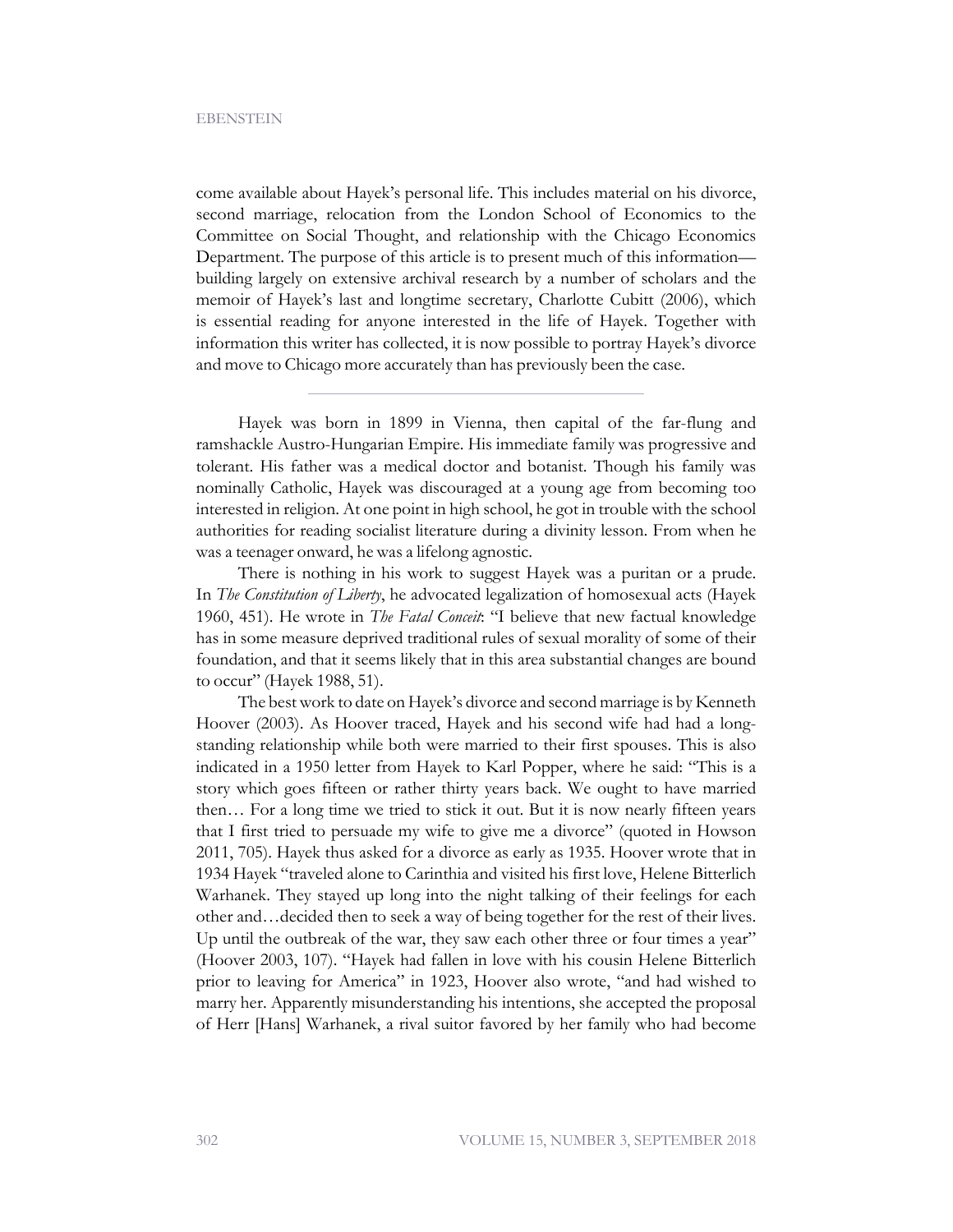involved with her during Hayek's absence in America" (ibid., 74).

Helene's own depiction of her early relationships was communicated to Cubitt, who presents it as follows:

She had never been in love with her first husband. She had married him solely to have children, but had learnt to love him in time. She had got to know him because he had frequently been admitted to their home, and she had been carried away by his ardent wooing. She should not have allowed him to do what he did, so she had to marry him, and while she was still suckling her first child Hayek had reproached her for marrying too quickly, and had urged her to seek a divorce. From that moment on she had been the victim of constant ups and downs, believing at one time that divorce was possible, and at other times that it was not. (Cubitt 2006, 211)

Cubitt remembers Helene, Hayek's second wife, as an attractive woman and describes a photo of her as a young woman: "Helene Bitterlich, as she was then, was dressed in the kind of costume I associated with the Edwardian age and looked perfectly stunning. It was small wonder Hayek had fallen in love with her and could never forget her" (ibid., 65).

Hayek returned to Vienna in 1924 from his postgraduate sojourn in the United States. On August 4, 1926, he married Hella Fritsch, a secretary in the office in which he was employed. He later recalled that she was a "very good wife to me, but I wasn't happy in that marriage" (quoted in Ebenstein 2001, 169). He and Hella had two children, Christine born in 1929 and Laurence born in 1934. In 1931, the family moved from Austria to England when Hayek received a professorship at the London School of Economics (LSE). Helene and Hans Warhanek also had two children, Max born in 1924 and Hans born in 1926.

Hayek and Helene's decision in 1934 that they must be together was delayed by the chaotic European political scene in the second half of the 1930s and then by World War II, which commenced in Europe in September 1939. Hayek later recollected that he visited Helene in Austria as late as the summer of 1939, "even though it was likely that war might break out at any moment" (Hayek 1994, 137). As a result of the Soviet Union's occupation of Vienna following the war, it was not possible for him to visit Helene again until the winter of 1946–47. Hoover said of this trip that Hayek was "reunited once again with his first love, Helene Warhanek… The experience of their reunion moved him deeply. Hayek and Frau Warhanek decided to seek divorces" (2003, 188).

It was not possible for Hayek to effectuate a divorce and then marry Helene without a larger income than he received from LSE. He would simultaneously have to provide both for Helene and his first family. He accordingly began to look for a position in the United States. He later wrote that he "should never have wished to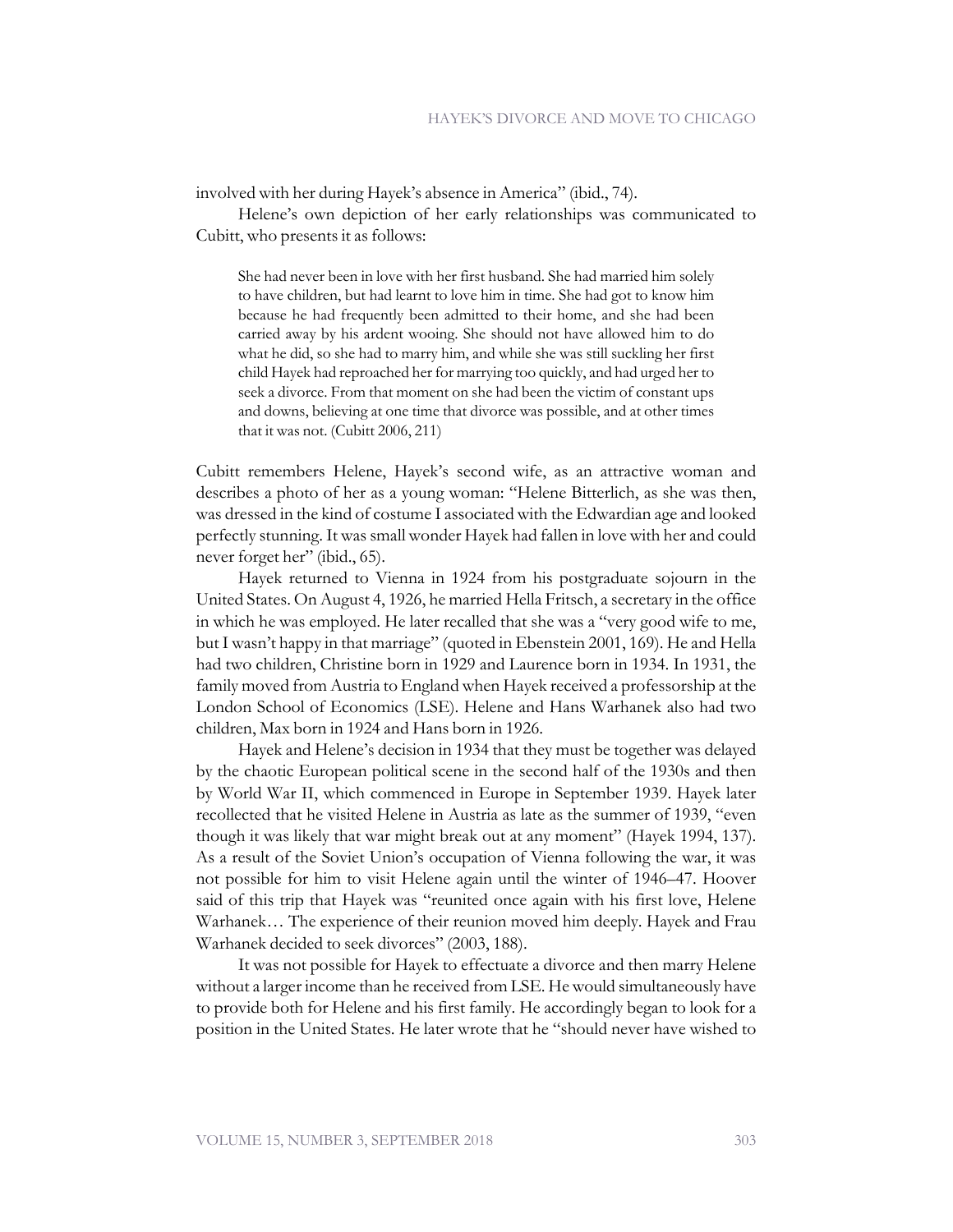leave England," as a result of the close cultural and intellectual affinity he had come to feel for it, had it not been in the "first instance solely that it offered the financial possibility of that divorce and remarriage which I had long desired and which the war had forced me to postpone for many years" (1994, 126). Notwithstanding the success of *The Road to Serfdom*, he was never rich, or even especially well-off, until late in life.

Helene's husband acceded to a divorce, but Hayek's wife did not. Hella had, from her perspective, done everything required of a wife. She had dutifully moved to England when the LSE offered Hayek a professorship in 1931. At the beginning of 1947, their children Christine and Laurence were 17 and 12 years old. They were thoroughly Anglicized, especially as a result of experiencing World War II in England together with no trips to Austria during the war period. They were never going to move to Austria to live.

Hella felt obligated to remain in England, because this was where her children were going to live. She had done nothing wrong, as, indeed, Hayek later acknowledged. She had no independent means of financial support. In an era when divorce was uncommon and frowned upon, her life would be shattered, especially given the circumstances of a double divorce to be followed immediately by Hayek's marriage to Helene. Lionel Robbins, who would correspond to Hayek on Hella's behalf during the final stages of their divorce, wrote at that time: "To grow old alone in a land which is not one's own by birth is not a cheerful prospect" (quoted in Howson 2011, 704).

Hayek and Helene were nevertheless determined to marry. He made several attempts to be appointed to an academic position in the United States after his winter 1946–47 trip to Vienna. Prior to this time, he had not sought a post in America. He visited Helene in Vienna a number of times in the late 1940s after his initial postwar trip, spending part of the summer of 1948 at the University of Vienna.

Following his return from the first conference of the Mont Pelerin Society in April 1947, he actively sought an academic position in the United States. Though this was largely for financial reasons, he may also have realized that his circumstances in England would be different after the successful completion of his and Helene's plan. A double divorce, especially if his first wife opposed it, would have been somewhat notorious and sensational (Cubitt 2006, 66, 67). He was a public figure in England. In addition to publishing *The Road to Serfdom* and being a prominent economist, he was a figure in the 1945 first postwar Parliamentary election in which Winston Churchill was defeated. Churchill alluded to Hayek's ideas in his first campaign radio address, on June 4: "My friends, I must tell you that a socialist policy is abhorrent to the British ideas of freedom. … No socialist system can be established without a political police. … They would have to fall back on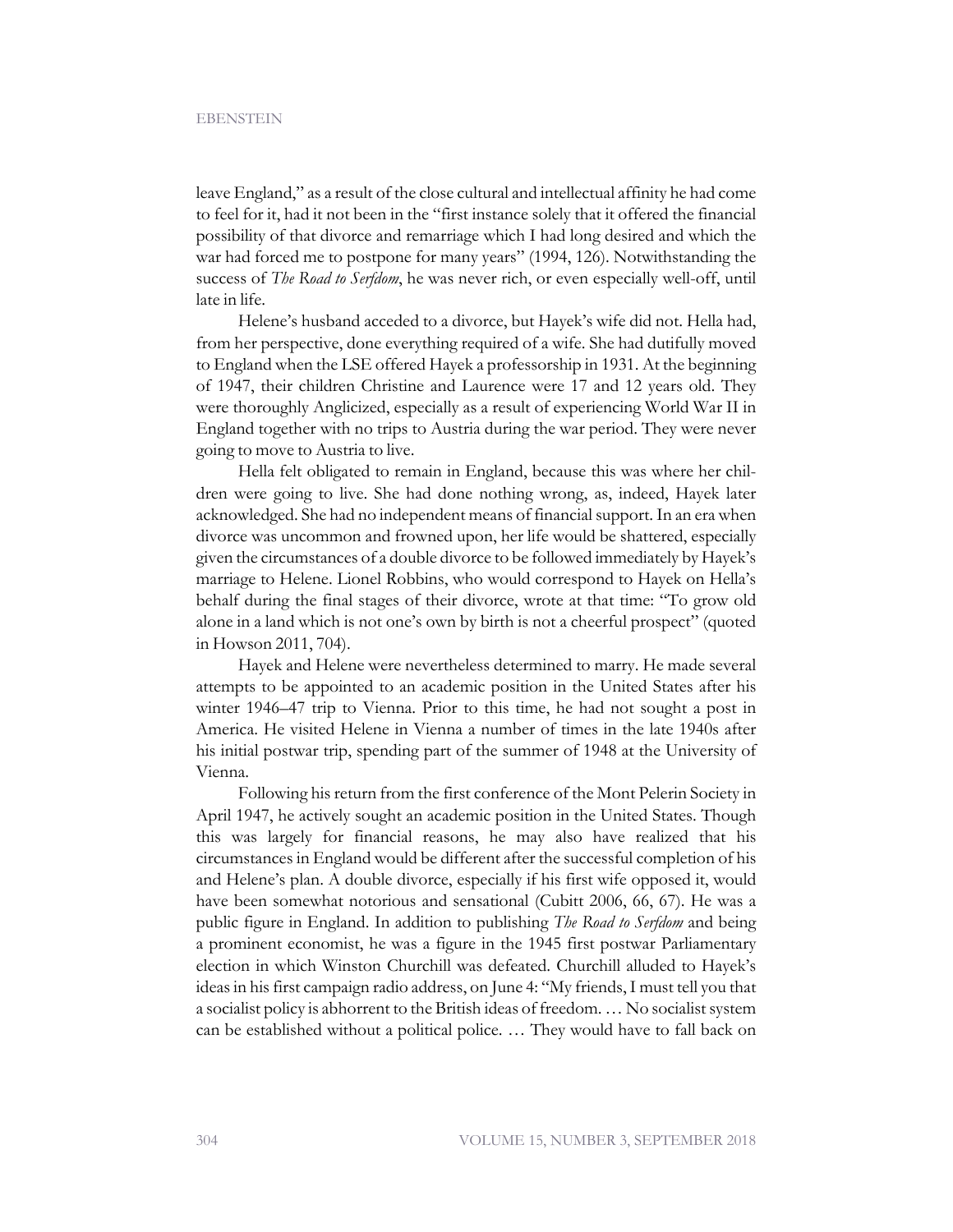some form of Gestapo" (Churchill 1974, 7171–7172).

This speech backfired, especially Churchill's reference to the Gestapo, which became the most referenced part of the address. He seemed to equate his former partners in the wartime coalition government—including the Labour Party's Clement Attlee, who had been Deputy Prime Minister and who was now running against him—with the Nazis right as the worst news about Germany during the war was coming out: the concentration camps and genocide practiced against Jews. Attlee pounced. In his own nationwide radio speech the next night, June 5, Attlee said that Churchill's position was the "second-hand version of the academic views of an Austrian professor, Friedrich August von Hayek" (quoted in Morgan 1985, 39). The following day, the *Manchester Guardian* headlined a front-page story "Second-Hand Ideas from an Austrian Professor," citing Hayek. All the major papers reported the story, and some published excerpts from *The Road to Serfdom*. On June 17, the *Sunday Graphic* reported that the book had become the "nation's number one talking point."

In addition, it may be that Helene favored a move to America. Her relations with Hayek's first family, long after Hella died, were always ice-cold at best and hostile at worst. In the same way that Hayek's situation would be difficult in England, so Helene's could have been in Vienna. Going to the United States might have been the best personal, as well as financial, course for both of them. According to Cubitt in summarizing a conversation with Helene: "The idea of going to the United States in order to enforce a divorce had come from her" (Cubitt 2006, 211). Further, it is an open question whether Helene would have liked to live in England, especially soon after World War II.

Hayek's first attempts for a position in the United States were made mostly during the second half of 1947 and first half of 1948 at the Institute of Advanced Studies in Princeton and then at Princeton University itself, but neither bore fruit. Then, as he was casting about for a position elsewhere, an opportunity in the Committee on Social Thought at the University of Chicago emerged. The independent chair of the Committee, John Nef, was a great admirer of Hayek, and the chancellor at Chicago, Robert Maynard Hutchins, might look with favor on the conservative Volker Fund, which was Hayek's chief financial sponsor in the United States, providing the financial resources necessary for an appointment.

In a May 9, 1948, letter from Hayek to Volker Fund director Harold Luhnow, Hayek was very clear that he required a large salary in order to finance his personal circumstances (Hoover 2003, 190–191). The figure he mentioned was \$15,000 per year, which would have been a top academic salary at the time (ibid.). During the remainder of 1948 and early 1949, negotiations for a post on the Committee on Social Thought were successful. Hayek hoped he would be able to start at Chicago in the fall of 1949, but Hella was adamant in refusing to give him a divorce.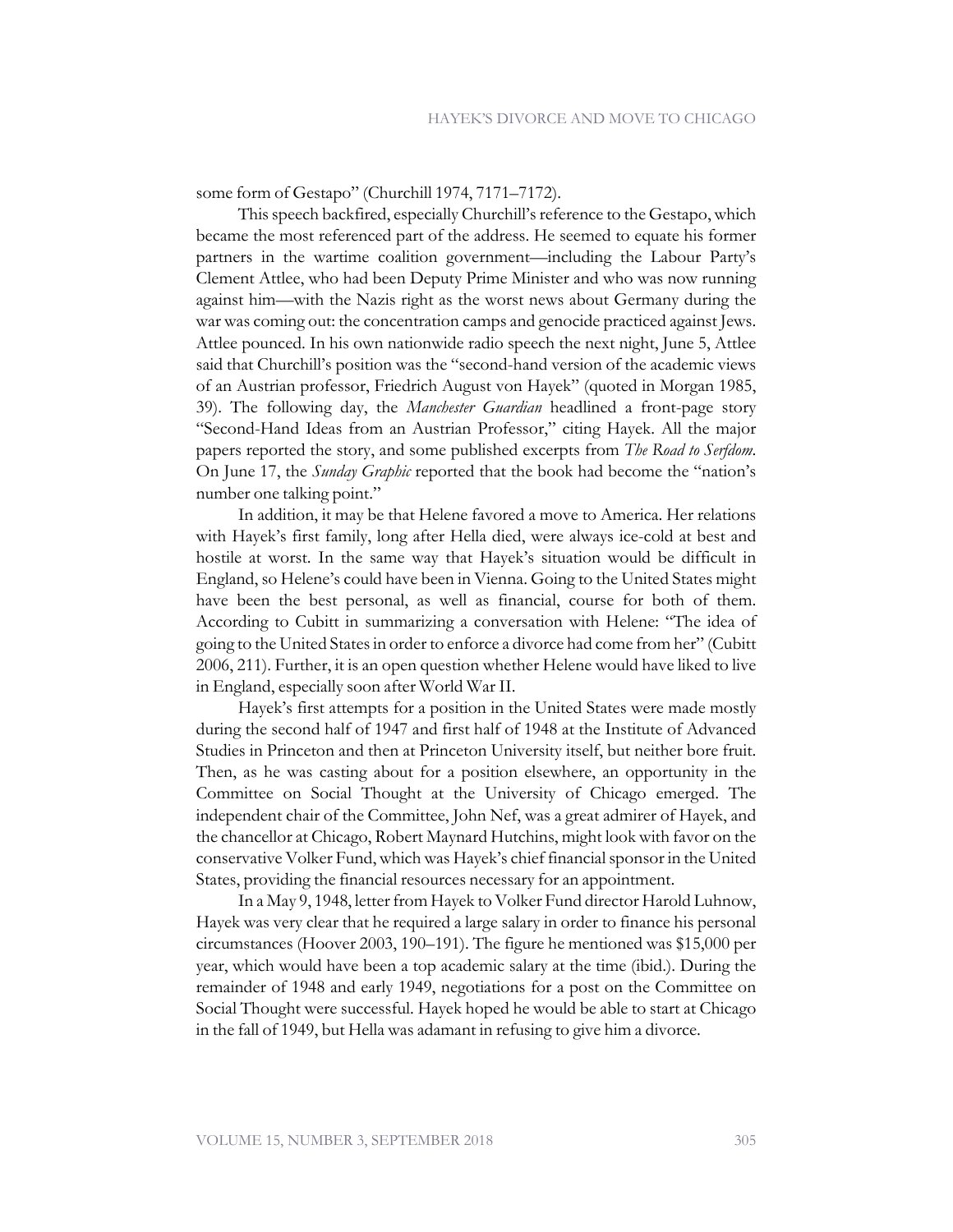At this point, according to Hoover, Hayek's "situation at home had now become a full-blown crisis…. [Hella] informed him in the fall of 1948…that she had taken legal advice and would resist the divorce and had been ensured that he could not get a divorce without her cooperation. She refused henceforth to discuss the matter… she averred that she would take action to annul a divorce" (2003, 192). What was Hayek to do?

Hayek and Helene's intention to obtain divorces and marry each other was not known to his friends and colleagues, with the partial exception of Robbins. The Robbinses and Hayeks were very close personally. They lived near each other in the Hampstead Garden suburb of London, along with other members of the Economics Department. Robbins played the major role in Hayek coming to LSE in 1931, they co-taught the major seminar in economics at the school, and Robbins was a charter member of the Mont Pelerin Society and played a significant role at the first meeting in 1947. Hayek later remembered that the Robbinses "became our closest friends" (Hayek 1994, 78) in London, and that he and Robbins had "the sort of informal friendship that one just walked into each other's houses at any time of day or evening" (quoted in Ebenstein 2001, 82). Hella Hayek and Iris Robbins, Lionel's wife, were close friends. Following the evacuation of children from London during the war, Hella and the Hayek children lived with Iris and the Robbins children for some months in Buckinghamshire. Robbins was godfather to Laurence Hayek.

During 1949, Hayek and Hella became even more entrenched in their positions. She wrote unsuccessfully to Nef in Chicago discouraging an appointment for Hayek, and Hayek developed a plan that did not require her approval or participation (Hoover 2003, 192–193). He would go to the Committee on Social Thought at Chicago for the winter quarter of 1950 on a temporary basis, four months later than he initially intended. He would then proceed to Arkansas for the spring quarter of 1950, as Arkansas at that time had among the most permissive divorce laws in the United States. Following a divorce in Arkansas, he would marry Helene in Vienna during the summer and they would thereafter journey to Chicago to begin their new life together. This is what they then proceeded to do.

As previously in the postwar period, 1949 was a year of travel for Hayek, with multiple trips to Vienna and elsewhere. From July 3 to 9, 1949, the Mont Pelerin Society held its second conference in Seelisberg, Switzerland. On December 27, 1949, he left his family home in London, never to return. He headed first to the American Economic Association conference in New York and then to the University of Chicago and his temporary winter 1950 post with the Committee on Social Thought. Since he would thereafter establish residence in Arkansas in order to petition for a divorce, and had to attest to residency in Arkansas, his permanent appointment on the Committee could not commence until the fall of 1950.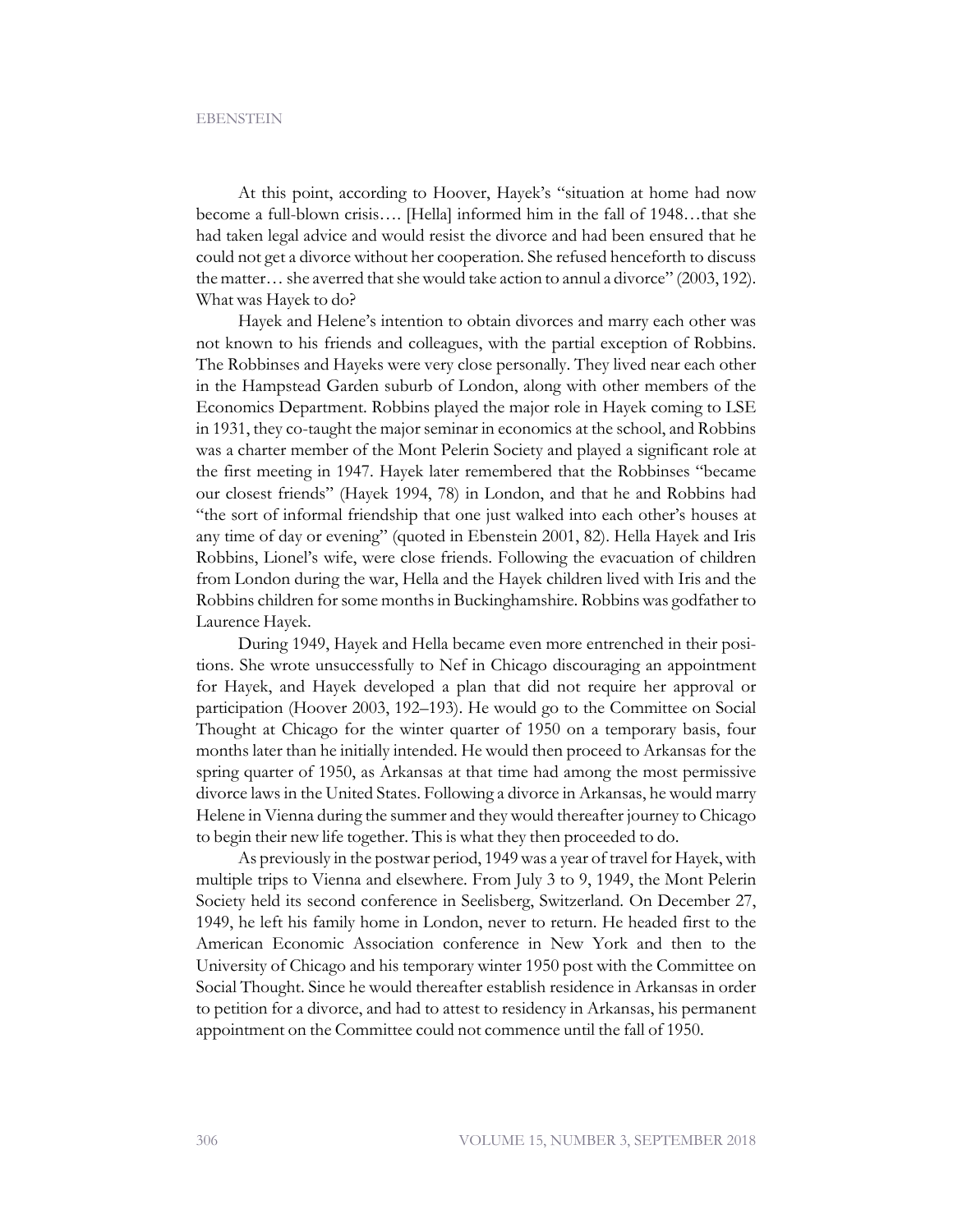In February 1950, having arrived in Chicago and establishing that circumstances were satisfactory there and it would be possible to effectuate his divorce in America, he resigned his position at the London School of Economics. This took Robbins and others in London by surprise. They had thought he was taking another of his extended visits abroad as he had several times since 1945. When Hayek left England at the end of 1949 for a temporary appointment with the Committee on Social Thought, he did not inform his LSE colleagues that he did not intend to return. Now, in a letter to Robbins on February 16, 1950, he acknowledged that his resignation would be "a great shock" (quoted in Howson 2011, 704). He asked Robbins and his wife, in Susan Howson's words summarizing this correspondence, to "help his wife as they would if he had died" (2011, 704).

Robbins acted appropriately in supporting Hella after Hayek left her. Robbins was a sophisticated man with high standards and a strong sense of what is right. Ludwig von Mises described him as someone "whom I and all people respect for his righteousness and fairness as well as for his keen judgment" (Mises 1947). Robbins could not have been expected to take Hayek's side in the divorce. Hella was devastated and alone in England: she had no one to turn to but the Robbinses. It also bears mentioning that when in February 1950 Hayek sent his letter of resignation to LSE, he asked for a sabbatical leave and hence salary for the summer of 1950, though he would not be returning to the school. As recorded in the minutes of the LSE Standing Committee: "Professor Robbins said that the circumstances were unusual. Professor Hayek's resignation was unexpected and would be a grief to his colleagues. If he had applied for sabbatical leave at an earlier point, it would have been felt that…he deserved it, and he personally would like to wind up Professor Hayek's association with the School on good terms" (quoted in Howson 2011, 704). Though the sabbatical was not granted, LSE would now pay his salary through June, even though he was away.

Robbins corresponded with Hayek on behalf of Hella in the late winter and spring of 1950, when Hayek was at the University of Chicago and then at the University of Arkansas at Fayetteville. Robbins's primary concern for Hella was not the divorce per se, but that Hayek had not made specific financial provisions for her. In addition, he was concerned personally (though not, as we have seen, professionally) with Hayek's deception toward him and others regarding the purpose of his travel to America in January 1950 and with Hayek's intention to seek a divorce in Arkansas which would not require Hella's assent.

Following an acrimonious correspondence with Robbins, Hayek agreed to a divorce settlement in which he would pay Hella \$1,540 annually plus an additional amount to cover taxes on this payment. He also agreed to pay \$280 per year for each of their children until they were 21 years of age or had completed their education, again with an additional amount to cover taxes. He paid off the mortgage on the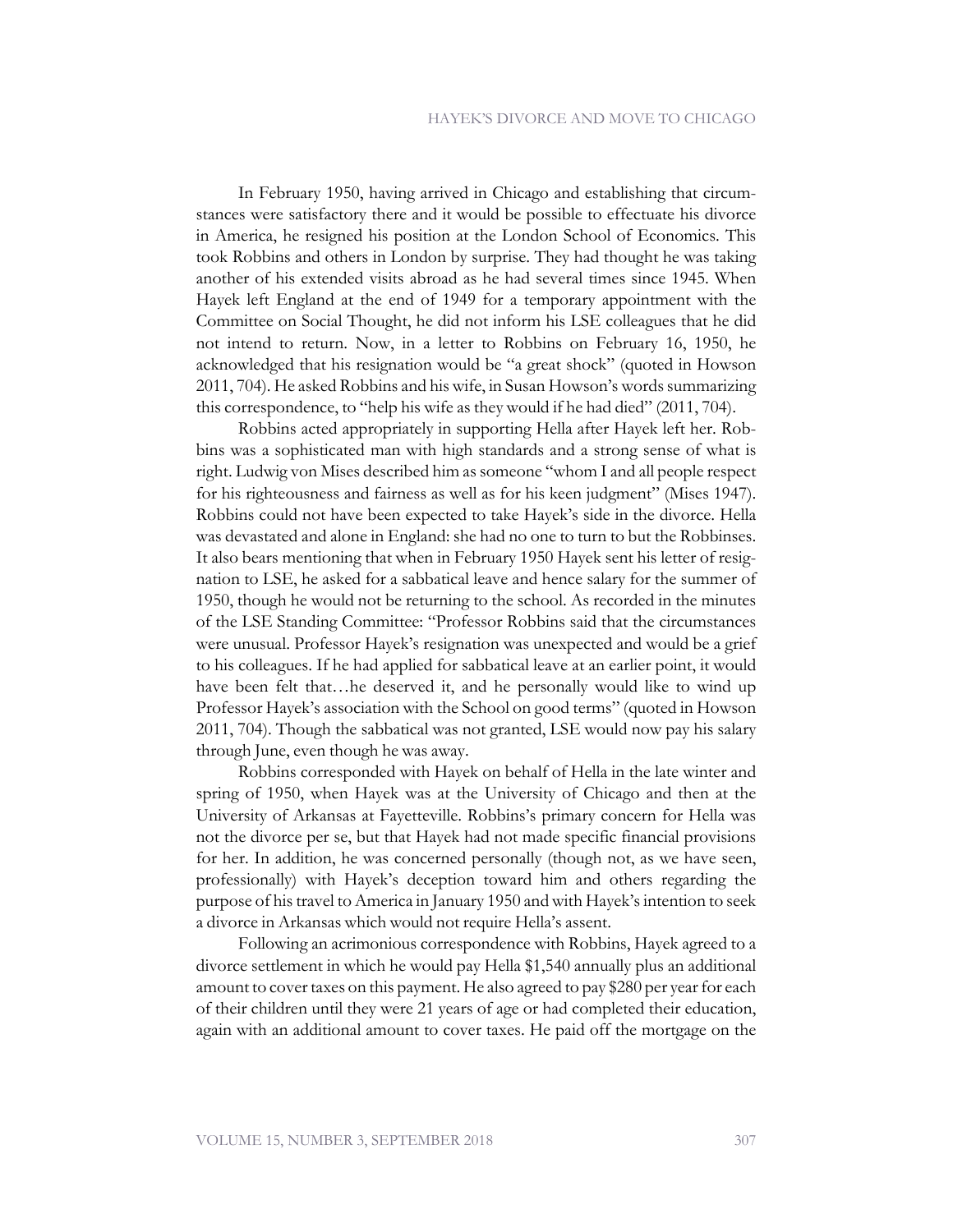family home in London (about \$3,500) and deeded the property to her, and he also made an annual payment to her of about \$470 for life insurance policies (*Hayek v. Hayek* 1950, Book 42, 193–196).

Hayek and Hella experienced great personal trauma during their divorce. But the greatest misfortune of Hayek's and Helene's originally planned double divorce and second marriage was that Helene's first husband died of a heart attack in the late spring of 1950, shortly before his and Helene's divorce had been finalized. According to Cubitt, Helene, "believing that her insisting on a separation had driven him to his early death, had a nervous breakdown" (2006, 141).

The 1950s were productive years in Hayek's extraordinarily fecund career. Four books followed in short order after his relocation to the Committee on Social Thought: *John Stuart Mill and Harriet Taylor: Their Friendship and Subsequent Marriage* (1951), *The Counter-Revolution of Science: Studies on the Abuse of Reason* (1952), *The Sensory Order: An Inquiry into the Foundations of Theoretical Psychology* (1952), and, as editor, *Capitalism and the Historians* (1954). In 1955, he and Helene traveled to Egypt where he gave the lectures that would form the basis of his great Chicago work, *The Constitution of Liberty*, in 1960.

He did not see his children much while his first wife was alive. His daughter remembers traveling with him in Italy and France once or so during the 1950s, and his son also remembered traveling a small amount with his father. Christine and Laurence did not visit him in the United States while he was at the University of Chicago. Hella died at age 58 in 1960. Soon thereafter, Robbins reconciled with Hayek. He penned a warm review of *The Constitution of Liberty* weeks after she died: "I have written as I should talk if we were having a friendly discussion in the staff seminar here, as we have done so often in the past," remarking on "Professor Hayek's luminous exposition" and concluding that the book was a "work which surely no one with even a bare minimum of magnanimity and sense of what is fine can read without gratitude and admiration" (Robbins 1961, 67, 69–70). The two men reconciled in person at the wedding of Hayek's son in 1961.

An old friend of Hayek's from Vienna, Fritz Machlup, said of Hayek's divorce and second marriage that he "married the woman he loved" (Cubitt 2006, 119). According to Cubitt, Helene said "they had done no wrong except for what she called the 'de facto' situation, namely that of being in love" (ibid., 126).

Hayek was asked in a 1978 interview: "All of us in our lifetime have faced problems where we have said, 'Here is a moral standard, and I want to break it.' … You must have had some. Would you be willing to maybe indicate what some of those were?"

I know I've done wrong in enforcing divorce. Well, it's a curious story. I married on the rebound when the girl I had loved, a cousin, married somebody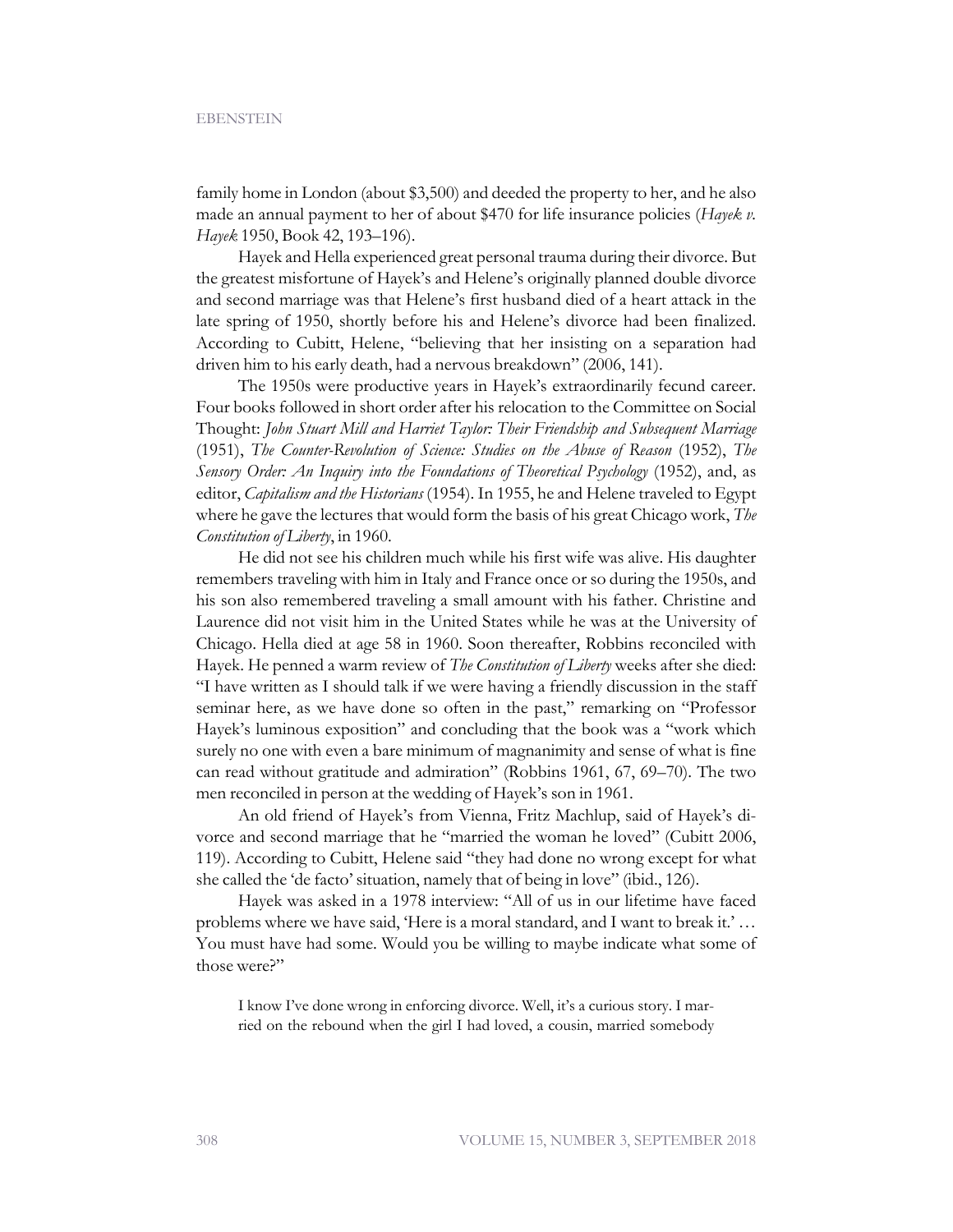else. She is now my present wife. But for 25 years I was married to the girl whom I married on the rebound, who was a very good wife to me, but I wasn't happy in that marriage. She refused to give me a divorce, and finally I enforced it. I'm sure that was wrong, and yet I have done it. It was just an inner need to do it. (quoted in Ebenstein 2003, 125)

In the video of this interview, Hayek appears to consider making a more detailed statement about his marital circumstances before backing off and making more general, less revealing comments. When asked as a follow-up question, "You'd do it again, probably," he responded after obvious agitation, discomfort, deliberation, and reluctance to answer, "I would probably do it again" (ibid.).

Hayek's family has remained very reticent to discuss his divorce and second marriage, as has Helene's (Warhanek 1999). In a 1999 letter, Laurence Hayek wrote of his father's divorce and second marriage that "the whole story was an episode of his life of which he was not proud" (L. Hayek 1999). Concerning his father's and Helene's relationship before they married, Laurence, who was loyal to both his father and his mother, once remarked, "I think it's pretty obvious what was going on" (L. Hayek 1994–1997). This writer had one contact with Helene Hayek, who died in 1996. She commented in declining an interview in 1995 that she was "very much alone without my husband" (quoted in Ebenstein 2003, 126). I was permitted to visit the Hayek apartment in Freiburg and look at his library and other rooms there. On his desk was the photo of Helene as a beautiful young woman in Vienna, so many years before.

Hayek was European in outlook and had intended to remain in England for the rest of his life. In a May 1945 letter, he wrote that he would remain in England because the "decisive struggle of ideas will have to be fought in Europe" (quoted in Hoover 2003, 187). He said in the 1944 paper "Historians and the Future of Europe," which was the genesis of the Mont Pelerin Society, that "whether we shall be able to rebuild something like a common European civilization after this war will be decided mainly by what happens in the years immediately following it"; "the future of England is tied up with the future of Europe" (Hayek 1967/1944, 135). He also felt obligated to help rebuild the program at LSE in the immediate postwar period (Hoover 2003, 187). Before 1945, the only time he had been in the United States was during his postgraduate stay in New York in 1923 and 1924.

From April 1 to 10, 1947, he presided at the first meeting of the Mont Pelerin Society, which took up much of his time in the run-up to the conference and immediately following it. On June 3, 1947, he wrote to Jacob Viner (formerly at the University of Chicago and then at Princeton) asking whether he would participate in Mont Pelerin Society activities. He added as a postscript that if Viner heard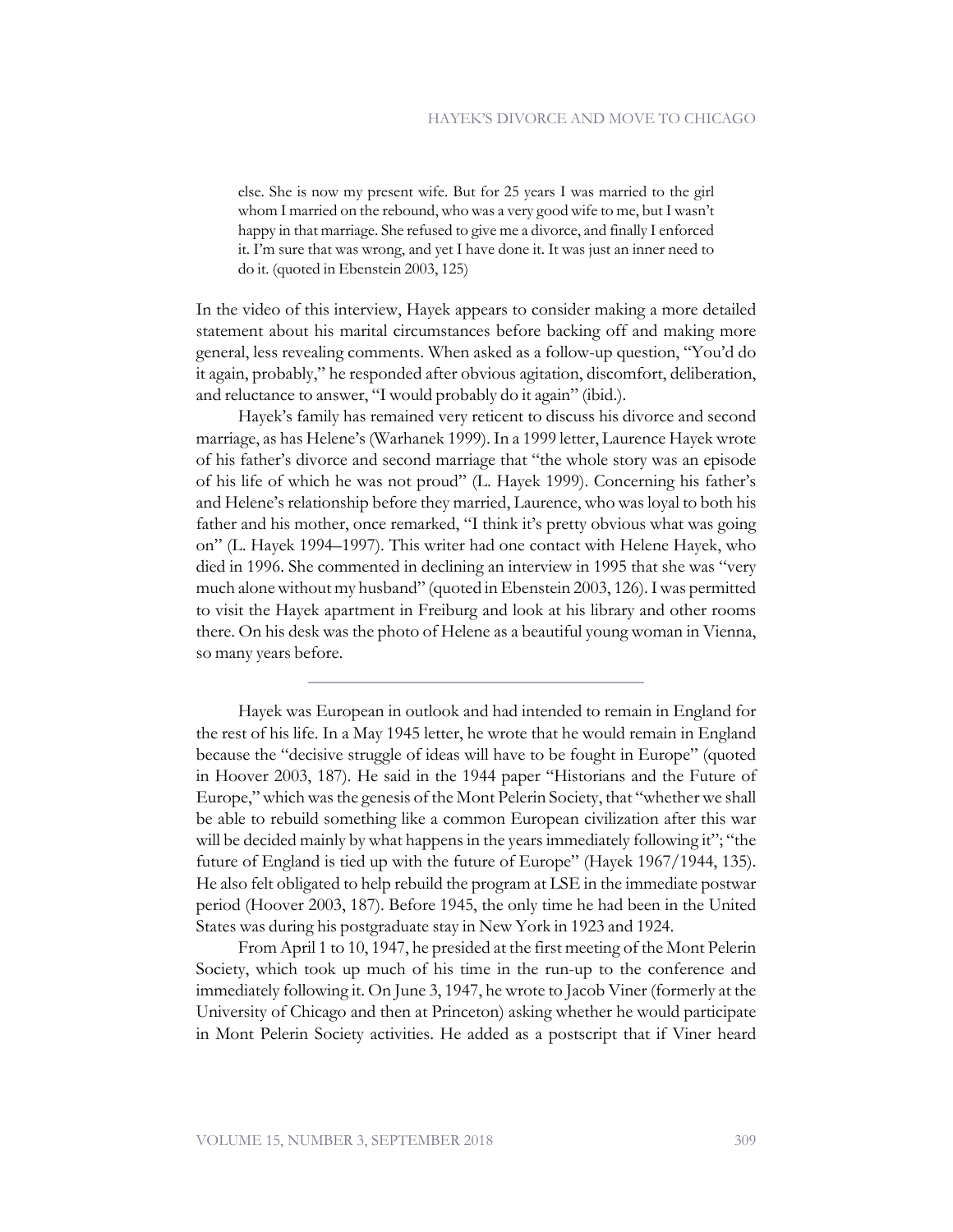of an opening at the Institute of Advanced Studies in Princeton, whose faculty included Albert Einstein, he would be very interested (Hayek 1947a). This was less than five months after returning from Vienna and less than two months after the first meeting of the Mont Pelerin Society. Viner replied promptly, declining membership in the Society and saying he would check into opportunities for Hayek (Hoover 2003, 190).

The next month, Hayek wrote Viner again. Now the focus of his correspondence was employment. He wrote of his circumstances that most "teaching positions in the States are financially not attractive enough to compensate for the personal complications and extra financial burdens which a move to the States would in my case involve" (quoted in Van Horn and Mirowski 2015, 164), though he did not say what these complications and burdens were. He also mentioned, though he did not emphasize, the possibility that he might be able to obtain private funding for a position and indicated that part of his attraction to the Institute was that he would not have teaching responsibilities (Hayek 1947b).

In the coming year, his efforts to obtain a position in the United States intensified. In the late spring of 1948, Harold Luhnow of the Volker Fund and others renewed efforts to obtain a position for him at the Institute of Advanced Studies, but these were unsuccessful. Robert Oppenheimer, director of the Institute, wrote: "In the past, the Institute has not accepted, and in the future it probably cannot properly accept, funds as specifically allocated by the donors as would be implied by your offer" (quoted in Van Horn and Mirowski 2015, 164). Kenneth Hoover commented: "The principle was fundamental to academic freedom. University professorships should not be controlled by outside interests who wished to borrow academic credibility for the advocacy of their positions" (2003, 190).

Hayek wrote to Viner again, on June 11, 1948, expressing interest in a research professorship at Princeton University itself, independent of the Institute. Hayek had no hesitation at this point to "accept a position at an academic institution out of means provided by [the Volker] fund" (quoted in Hoover 2003, 191). Viner wrote back that other Princeton authorities, too, found a Volker-funded, permanent appointment "impossible to accept." "I think you are going to run into the same situation," Viner added, "at any of the respectable institutions; they will be reluctant to appoint to their staffs anyone…proposed to them from outside…. [W]ould it not be a possible solution if your contract were with the sponsoring foundation and that the only relationship of the university to you and the foundation would be that they would agree to accept you as, say, a 'guest professor' with no duties and with the privileges of a guest only?" (Viner 1948). This was not, however, acceptable to Hayek. Interest on Hayek's part at Yale and Columbia was also unfruitful.

As his attempts to be appointed at Princeton were winding down, there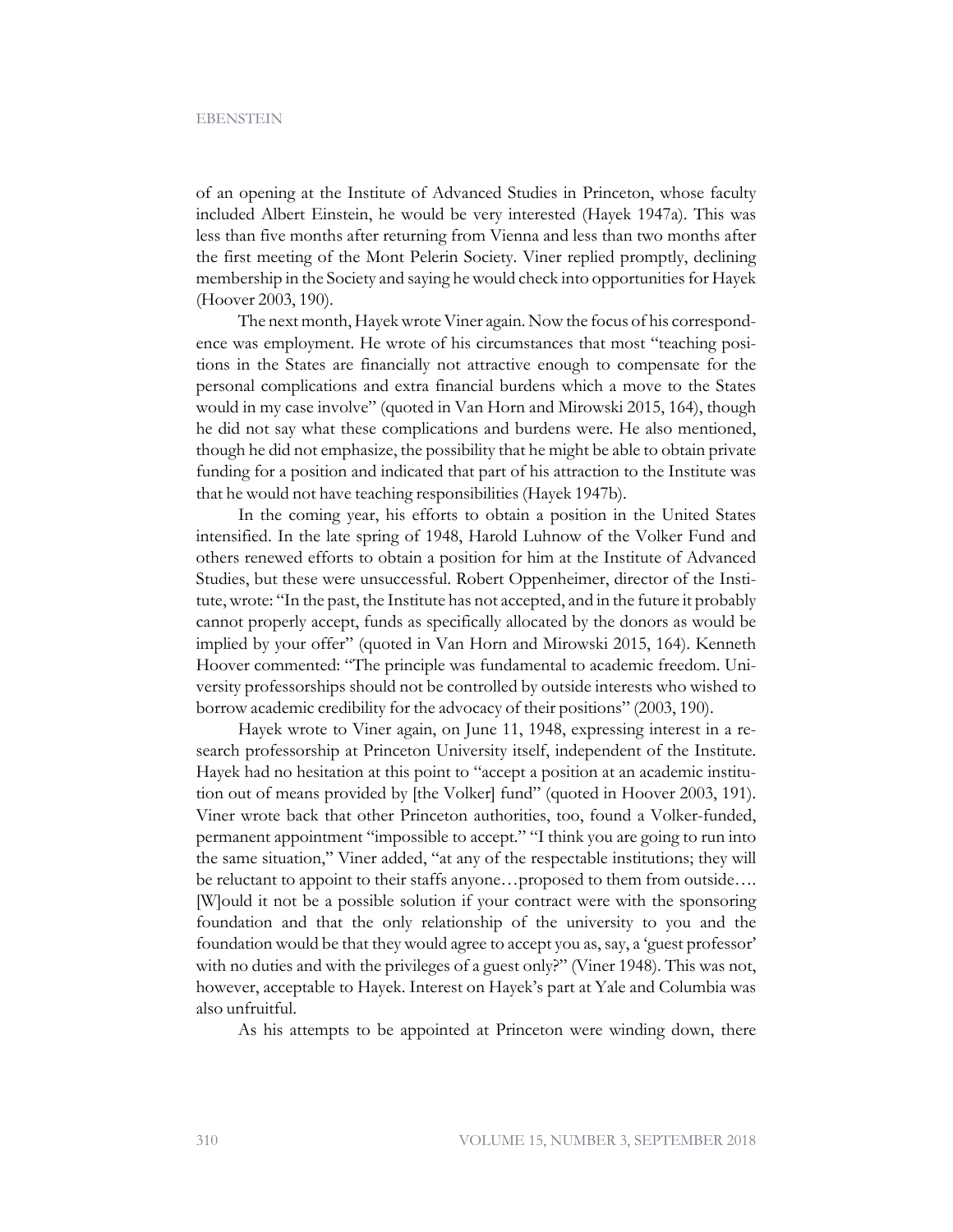emerged a new opportunity at the University of Chicago. Recall that in his May 9, 1948, letter to Luhnow, Hayek was very clear that he required a truly significant salary at the time, \$15,000, to finance his coming to America, and a position that would be guaranteed for an extended period (Hoover 2003, 190–191). As Viner wrote Hayek, these circumstances—an outside funding source perceived as ideological and a long-term, regular (as distinct from guest) position—were a barrier at most leading academic institutions. The Volker Fund was, at this time, among the main charitable donors to conservative causes (Hoplin and Robinson 2008). In addition to its support of Hayek, it provided funding for Mises at New York University and to the Foundation for Economic Education. David Grene, a classicist colleague of Hayek's on the Committee on Social Thought, said that when Hayek arrived on the Committee, he was considered a "stock rightwing man" with a "stock rightwing sponsor" (Grene 1995).

Hayek did not seek to be appointed in the Department of Economics at the University of Chicago. David Mitch, in an essential article on recruiting by the department during that period, is clear on this point: "The negotiations that ended up bringing Hayek to Chicago…always centered on this committee [the Committee on Social Thought] rather than on the Department of Economics" (Mitch 2016, 1728). In July 1948, Aaron Director—Milton Friedman's brotherin-law, a friend of Hayek who had spent time at LSE in the late 1930s, and who had returned to Chicago in 1946 through Volker funding—wrote Hayek. Director reported that the Volker Fund was interested in supporting a suitable position for Hayek at the University of Chicago and Hutchins might support an appointment for Hayek on the Committee on Social Thought (Mitch 2016, online appendix p. 49). Hayek responded that he would welcome such a position (Hoover 2003, 191). In September 1948, John Nef, chairman of the Committee, wrote Hayek that his appointment had been approved by the Committee's members, and he and Hayek engaged in several months of negotiations with respect to terms (ibid., 191–193). Hayek was originally intended to start with the Committee in September 1949, but, as we have seen, his appointment was delayed as a result of his marital difficulties until January 1950 on a temporary basis and until September 1950 on a permanent basis.

There were two occasions when Hayek was briefly considered for a position in the Department of Economics. It is important to be clear about these, as there is significant misunderstanding about them. Mitch (2016) has done the most to clarify the consideration Hayek received for employment at the University of Chicago in the late 1940s—his work is a cornucopia of good information. It is complemented by the work of Rob Van Horn and Philip Mirowski (2015), which merits close attention.

The first consideration of Hayek for a position in the Department of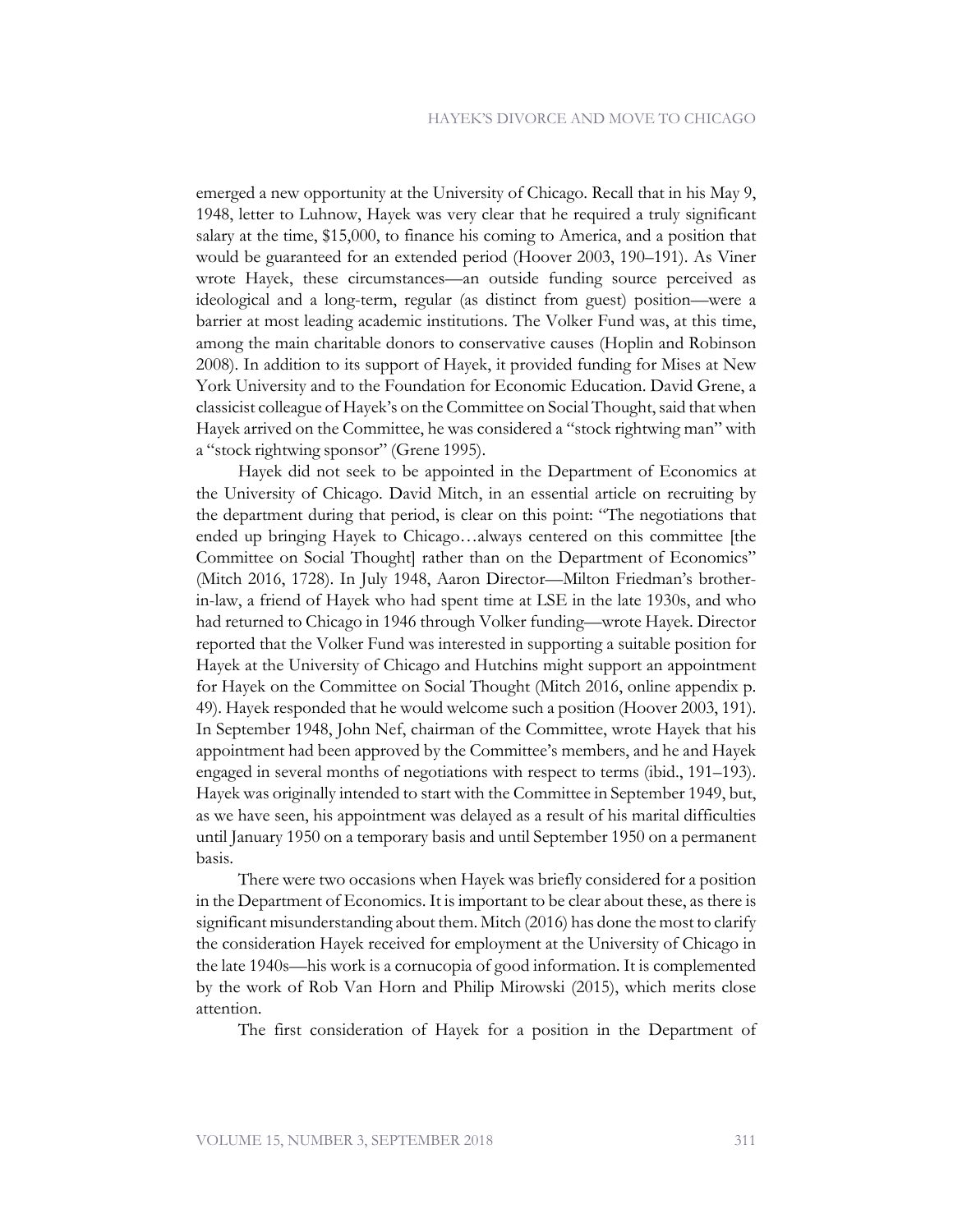Economics was in early 1946. The Chicago Economics Department was in a period of flux following the war. Two of the department's biggest guns—Jacob Viner and Simeon Leland, the department chair—would be departing that year. Who would replace them?

In a 1945 memo on postwar department plans, Leland provided several lists of names that various members of the department had suggested. Hayek's name did not appear on Leland's lists of possible new or joint appointments, comprising a total of 28 individuals, including many of the leading and up-and-coming economists in the Anglo-American world. Hayek's name did appear, though, on a list of 37 individuals for possible visiting appointments (Mitch 2016, online appendix pp. 30–33), and he was, in fact, a visitor at Chicago for several weeks in the spring of 1946.

With respect to early 1946 consideration of possible permanent appointments, Hayek's name was apparently raised twice—by John Nef, who was also chair of the Committee on Social Thought, and Henry Simons, who was half-time in Economics and half-time in the Law School. There is no recorded support by any other department members for a permanent, full-time position for Hayek. He did not apply for a position in the Department of Economics in 1946, which was before he reunited with Helene and they decided to go to the United States. Mitch (2015, 215) remarks that the 1946 discussion was "unknown to Hayek." Hayek later commented that he had been considered for a position in the Department of Economics in 1948, not 1946 (Hayek 1983a).

The faculty in economics at Chicago considered itself to be among the leading departments in the world. Because of the prominence that Chicago economics attained in the popular as well as academic mind during the postwar period, it is sometimes not adequately recognized that the Economics Department at Chicago was great from the founding of the university. Early economists there included James Laurence Laughlin, first and longtime chair of the department; Thorstein Veblen, perhaps the most well-known economist in the United States during the early decades of the 20th century; Wesley Clair Mitchell, who became a dominating influence through the National Bureau of Economic Research; and John Maurice Clark, a leading institutionalist. The second generation of economists at the school included Viner, Frank Knight, Paul Douglas, and Henry Schultz. Viner, Knight, and Douglas were all presidents of the American Economic Association, as were other Chicago faculty. Nef wrote in 1934 that a "very considerable portion of all the men who have made an important mark in economic thought between 1895 and 1930…were connected at one time or another, as members or students, with the [Chicago] Department of Political Economy" (1934, 2).

Chicago's distinction in economics continued to grow, particularly after the Cowles Commission for Research in Economics relocated there in 1939. The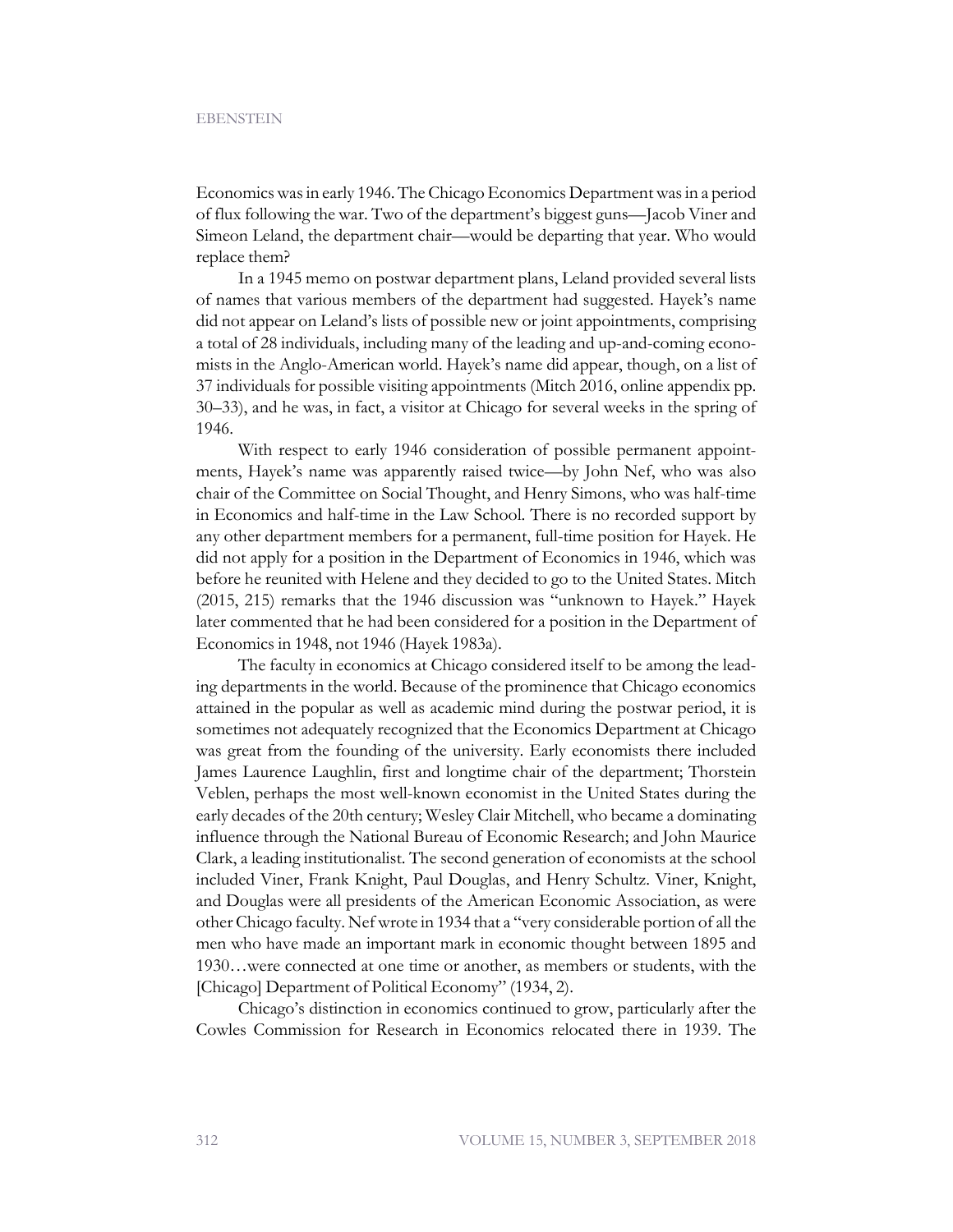Cowles Commission was the international leader in the emerging field of econometrics and had a bevy of superstars, including Oskar Lange, Jacob Marschak, and Tjalling Koopmans. Lester Telser, who came to Chicago as a research assistant on the Cowles Commission and remains there as professor emeritus of economics, compares those gathered at Chicago in the late 1940s and early 1950s to the Niels Bohr Institute in theoretical physics at the University of Copenhagen before World War II (Telser 2004). Nobel laureate in economics Lawrence Klein, also with Cowles, remembered that a "truly exceptional group of people was assembled at Chicago during the late 1940s. I doubt that such a group could ever be put together again in economics" (2004, 19). At one point, 13 future Nobel laureates in economics and a dozen current and future presidents of the American Economic Association passed through the hallways of the Social Science Research Building, where the Department of Economics and the Cowles Commission were located on the fourth floor.

This, then, was the collection of individuals and institutional background from which employment decisions were made. A number of members of the Cowles Commission had joint appointments in the Department of Economics. Hayek simply did not fit the bill for what Chicago economists were looking for in the late 1940s. Members of the department unanimously considered the top research area for prospective faculty to be economic theory (Mitch 2016, online appendix p. 28). John Hicks was their number-one choice for a position, but he was not available (Mitch 2016, 1720).

Three individuals who have provided recollections of why the Department of Economics was not interested in Hayek are D. Gale Johnson, Milton Friedman, and Arnold Harberger, all of whom are great admirers of Hayek. Johnson began on the faculty in Economics in 1944. When asked why the department was not interested in Hayek, he responded that Hayek had "rendered himself irrelevant" in economics by the postwar era and that Hayek was "certainly not turned down for ideological reasons" (Johnson 1995). Johnson did not recall any significant interest among department members in offering Hayek a position.

Hayek experienced a diminution in his reputation as a technical economist after bursting onto the scene in the early 1930s at the London School of Economics with his strong attacks on Keynes. Interest in his technical work in economics was always greater in England than in the United States. By the time Keynes's *General Theory of Employment, Interest, and Money* was published in 1936, Hayek was no longer on the cutting edge of the discipline. This became even more the case in the succeeding decade. The following table presents the 10 monetary economists and macroeconomists most cited in the *Index of Economic Journals* during the 1930s and early 1940s. As can be seen, there increasingly became less interest in Hayek's work (Deutscher 1990, 190–191, 194).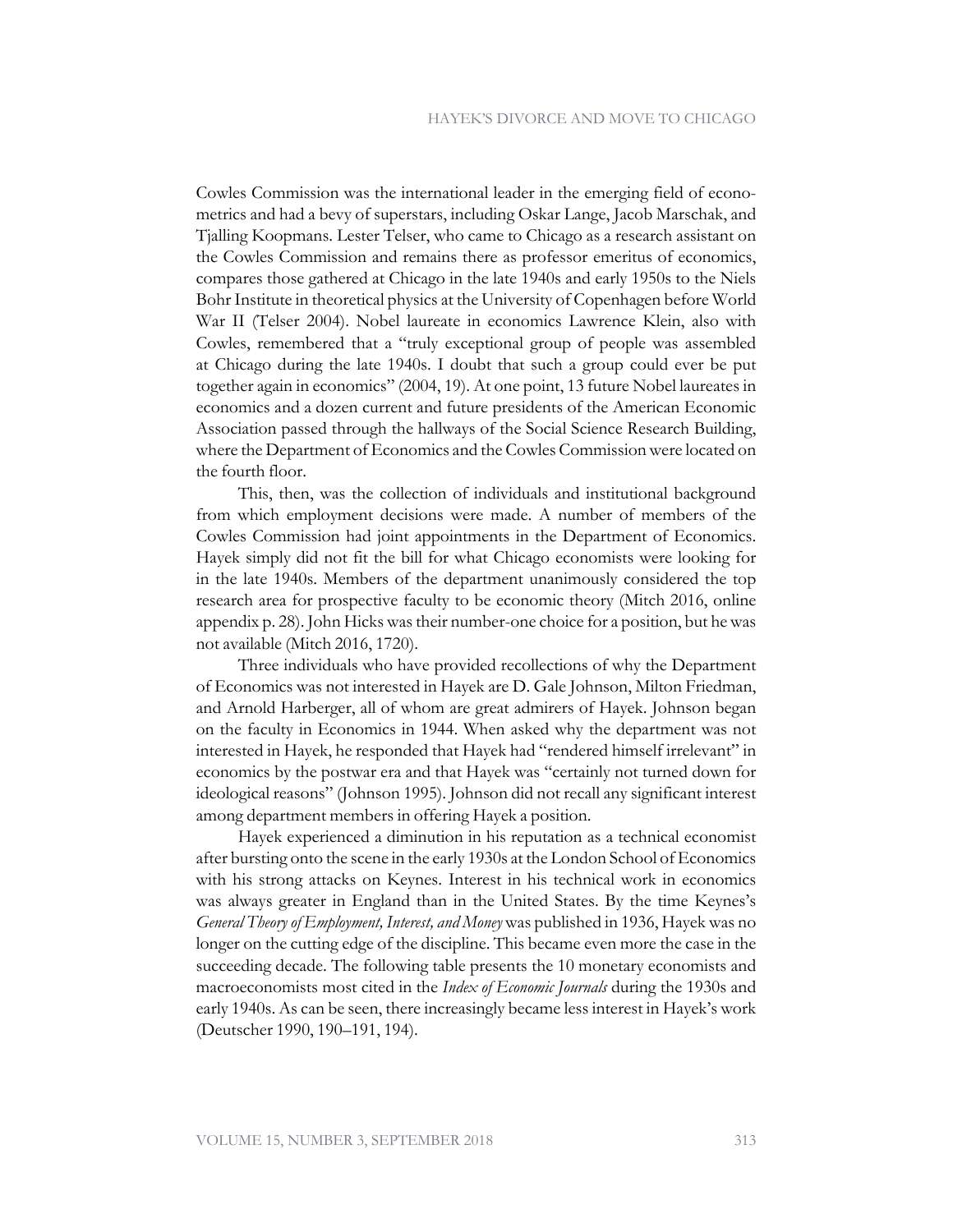| 1931-1935 |    | 1936-1939 |     | 1940-1944  |    |
|-----------|----|-----------|-----|------------|----|
| Keynes    | 66 | Keynes    | 125 | Keynes     | 59 |
| Robertson | 44 | Robertson | 48  | Hicks      | 30 |
| Hayek     | 33 | Hicks     | 33  | Haberler   | 24 |
| Fisher    | 30 | Pigou     | 31  | Robertson  | 22 |
| Hawtrey   | 30 | Harrod    | 27  | Hawtrey    | 20 |
| Cassel    | 22 | Hawtrey   | 25  | Kalecki    | 18 |
| Pigou     | 20 | Haberler  | 24  | Schumpeter | 18 |
| Wicksell  | 17 | Hayek     | 24  | Hansen     | 17 |
| Hansen    | 14 | Robinson  | 20  | Kaldor     | 17 |
| Marshall  | 13 | Clark     | 18  | Kuznets    | 16 |
|           |    |           |     | Lerner     | 16 |

|  | TABLE 1. Ten most-cited economists                   |  |  |
|--|------------------------------------------------------|--|--|
|  | with number of citations, Index of Economic Journals |  |  |

Friedman, who started on the faculty at Chicago in September 1946, was apparently unaware of any brief consideration of Hayek earlier in the year. His recollection of consideration of Hayek was in 1948: "I was there at the time, but in a very junior capacity. I was not involved in that decision in any way. But in retrospect, I think they were right…. They didn't want him, there are two things number one, they had a very strong feeling that they should choose their own members and not have members appointed from the outside…. But number two, they didn't agree with his economics. *Prices and Production*, his capital theory—if they had been looking around the world for an economist to add to their staff, their prescription would not have been the author of *Prices and Production*" (quoted in Ebenstein 2015, 214).

Harberger, who was a graduate student at Chicago in the second half of the 1940s and taught there from 1953 to 1991, agrees with this perspective. He remarks that not merely did all economists at Chicago, from both the Cowles and Knight factions, have different theoretical views than Hayek, but all economists at Chicago, both Marshallian and Walrasian, emphasized (in somewhat different ways) empirical testing and validation of theories, which Hayek did not. Harberger observes that Friedman and his group were "deeply empirically oriented" (Harberger 2018).

Such feelings were not unique to Chicago. Robbins wrote of Hayek's business cycle theory that "as an explanation of what was going on in the early thirties, I now think it was misleading" (Robbins 1971, 154). In 1967, John Hicks said that "Hayek's economic writings…are almost unknown to the modern student" (Hicks 1967, 203), indicating the black hole into which Hayek's work in economics fell. Ronald Coase did not believe Hayek's major scholarly contributions were in technical economic theory (Coase 1995). Additionally, Hayek's emphasis in history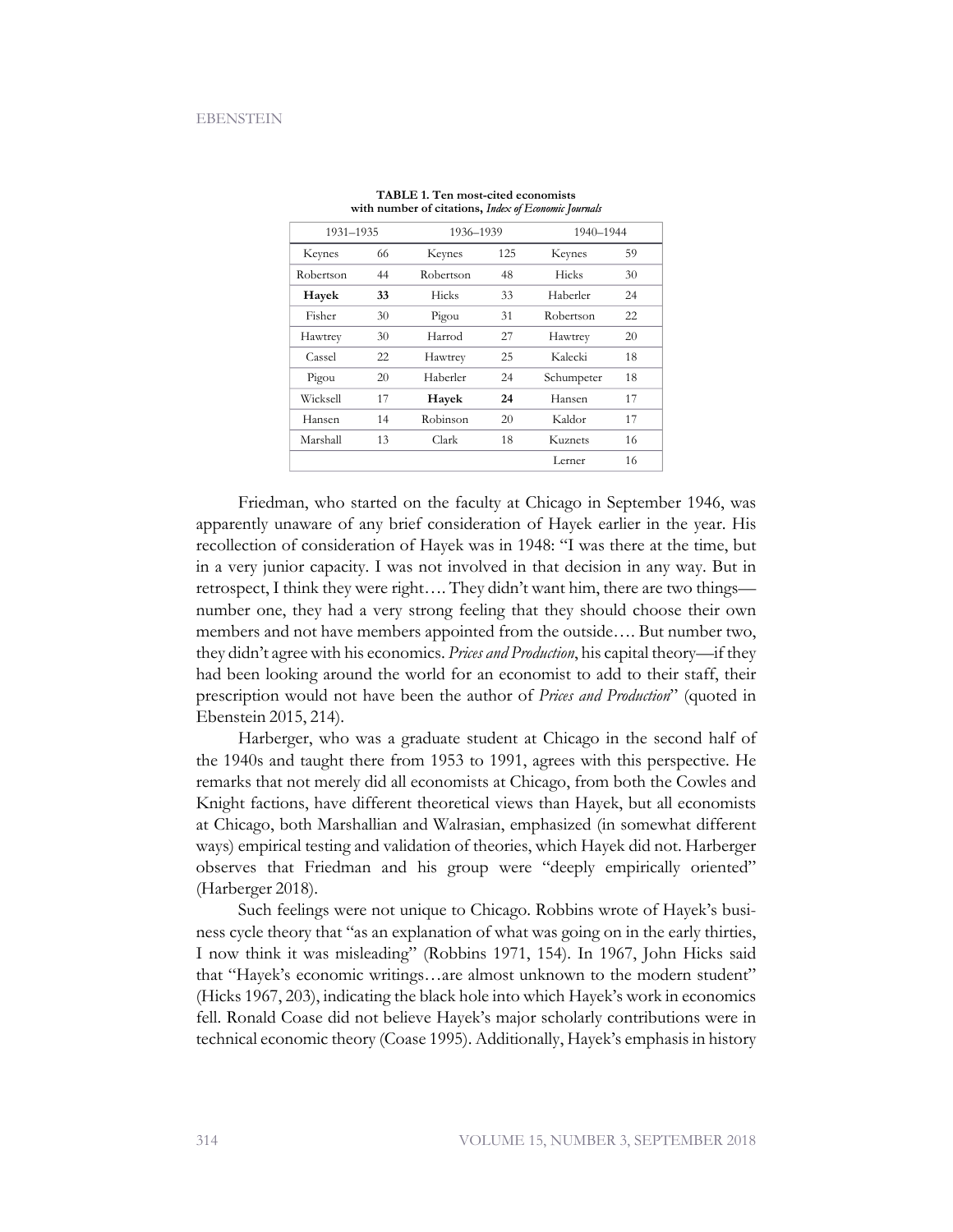was not valued by the Chicago, as other, departments for a permanent staff position.

Today, it may seem strange that Hayek—shortly after publishing "The Use of Knowledge in Society" in the *American Economic Review* (1945), in the process of bringing out "The Meaning of Competition" (in Hayek 1948), and later to become an economics Nobel laureate—should have been so devalued as an economist. In 2011 "The Use of Knowledge in Society" was lauded as one of the top 20 articles ever published in the *AER* (Arrow et al. 2011), and as of late August 2018 it had garnered nearly 16,000 Google Scholar citations. But in the late 1940s the kind of philosophical political economy represented by Hayek's *Individualism and Economic Order* (1948) was not recognized as very important *qua* economics.

It should be noted as well that Hayek had not really considered a position at the University of Chicago before the discussions and negotiations with the Committee on Social Thought as a result of provisions in Chicago employment contracts at that time limiting the amount of earnings apart from teaching that faculty could receive. Hayek had other income opportunities through lecturing and book royalties, and did not want to jeopardize these. During the course of negotiations with Nef, these contractual concerns were alleviated through allowing some extra income opportunities for Hayek and by providing funds to him for travel to Europe (Mitch 2015, 227–228). Nef truly played the decisive role in Hayek coming to the University of Chicago.

Marschak, chair of the Cowles Commission, gave perhaps the key recommendation to the University of Chicago Press for publication of *The Road to Serfdom*. After a "distinctly ambivalent" report on the book by Frank Knight (Caldwell 2007, 17), the Press asked for a second review by Marschak. He wrote: "Hayek's book may start in this country a more scholarly kind of debate," and "This book cannot be bypassed" (quoted in Caldwell 2007, 17). Friedman's view, given in 1995, was that "*The Road to Serfdom* is one of the great books of our time. His writings in [political theory] are magnificent, and I have nothing but great admiration for them. I really believe that he found his right vocation—his right specialization—with *The Road to Serfdom*" (quoted in Ebenstein 2015, 210). Friedman also specifically said with respect to the possibility of the Economics Department not having hired Hayek because of *The Road to Serfdom*: "It played no role at all" (ibid., 214).

It bears emphasis that Hayek's only apparent supporters in the Department of Economics for a full-time position, Nef and Simons, were not in the mainstream of the department in 1946, and by 1948 Simons was dead and Nef's primary focus was even more the Committee on Social Thought. Van Horn and Mirowski note that Nef and Simons, as a result of their firm support for the controversial Hutchins, "embroiled themselves in conflict with the Economics Department"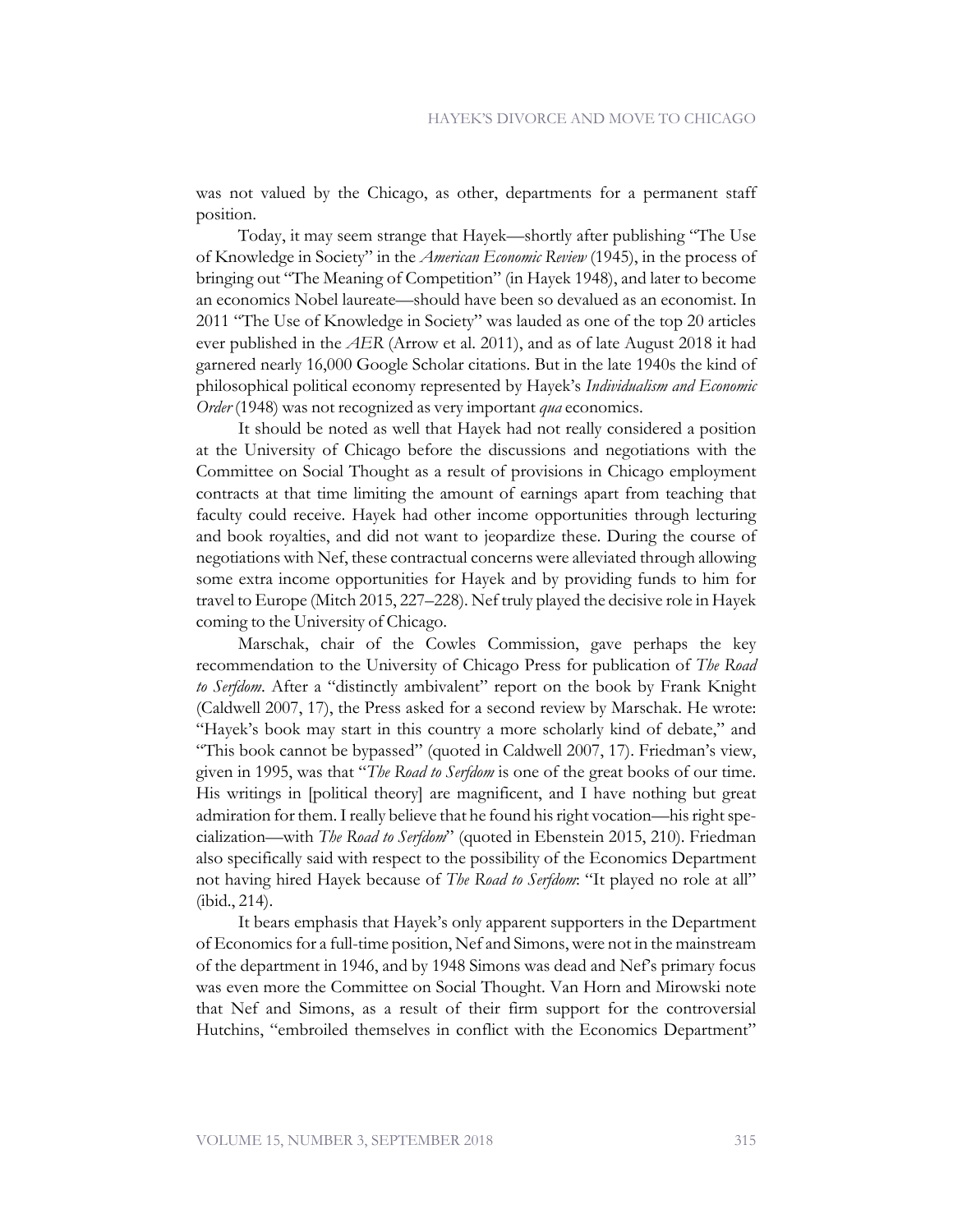(2015, 144). Aaron Director remembered that Simons was "not liked in the Economics Department" (quoted in Kitch 1983, 176).

Hayek later wrote that, by the postwar period, he had "become somewhat stale as an economist," and he "felt much out of sympathy with the direction in which economics was moving" (Hayek 1994, 126). His most significant as well as recent work in economic theory, *The Pure Theory of Capital* (1941), attracted little interest. During World War II, he focused on his "Abuse and Decline of Reason" project, from which *The Road to Serfdom* and *The Counter-Revolution of Science* emerged. His main project in the immediate postwar years was his work in psychology, *The Sensory Order*. He felt it a "release" that he would not be required in his position in the Committee on Social Thought to "return to systematic teaching of economic theory" (Hayek 1994, 126). The terms Nef offered him were ideal. Hayek wrote Nef that the invitation to the Committee on Social Thought was a "scholar's dream and you are well entitled to say that the conditions you offer are more favorable than are available in most great universities of the world. What is even more, it comes at a moment when I need such an environment if I am to hope to complete the program of work which I have mapped out for myself" (quoted in Mitch 2015, 224). It is uncertain whether the Volker Fund would have supported anything for Hayek other than an almost exclusively research position (Van Horn and Mirowski 2015, 165).

According to Mitch, the 1946 mention of Hayek for a position in the Economics Department was "not taken even moderately seriously by most members of the Chicago Department" (Mitch 2015, 215). Mitch also writes that the "archival evidence confirms the central role of his marital and family issues in his move to Chicago; they also indicate that the move corresponded to a clear decision to focus on social philosophy and on research and writing rather than on teaching" (ibid., 225). Hayek commented later of professional opinion of him following World War II: "I never sympathized with either macroeconomics or econometrics…. I was thought to be old-fashioned, with no sympathy for modern ideas, that sort of thing" (Hayek 1983b, 182).

Van Horn and Mirowski emphasize the role that Hayek played practically in launching the postwar Chicago school of economics, and they are correct in this appraisal. Following Simons's death, Hayek played the key role in persuading Director to return to the University of Chicago. Director, in turn, was vital in initiating interest in a position for Hayek in the Committee on Social Thought. The classical liberal vein at the University of Chicago would have been very different in the postwar era without Director, Hayek, and the colleagues, students, and outlooks they brought.

Pursuant to archival evidence assembled by Mitch, it appears that Nef prepared a motion in the fall of 1948 for the Economics Department to appoint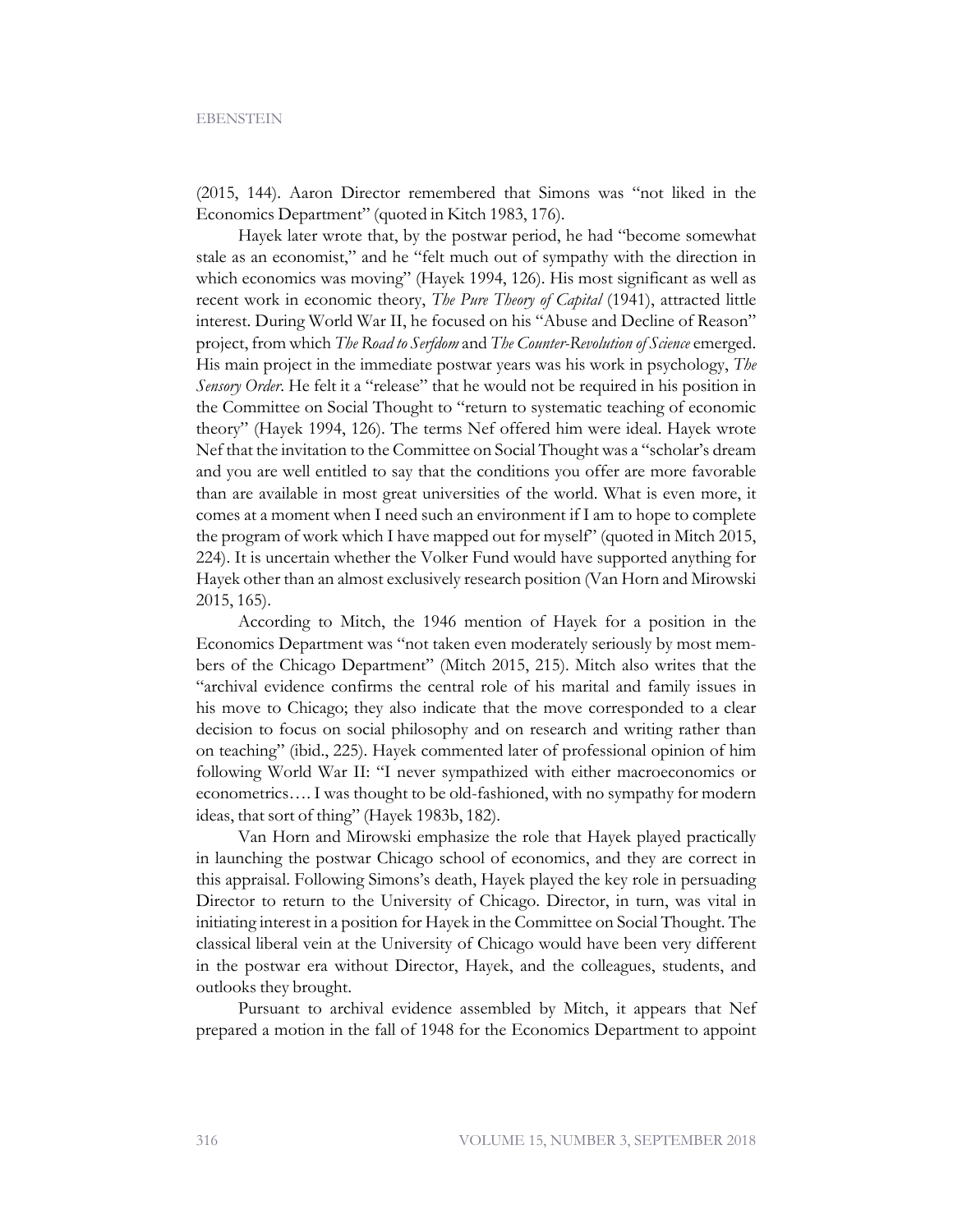Hayek a member, without any duties. However, whether this motion was ever made is not known. The only mention of Hayek in the well-kept minutes of the department for 1948 is the following sentence on November 4: "After considerable discussion it was agreed that the chairman of the Department prepare a letter to Mr. Hayek indicating our pleasure at the prospect of his becoming a member of the faculty of the University of Chicago" (Mitch 2016, online appendix p. 50).

There is a hint, though it is just that, that some of Nef's interest in an affiliation for Hayek with the Economics Department might have been that it could then entail some future funding for Hayek's position after the Volker Fund's 10-year commitment for his salary ran out. Friedman commented in the 1995 interview cited above: "They [the department] would have had to assume responsibility after 10 years from their funds" for Hayek (quoted in Ebenstein 2015, 214). Nef and Hayek were in negotiations at the time of the November 1948 Economics Department meeting, including with respect to what would happen after Volker funding expired.

A December 1948 letter from Knight to Hayek provides additional insight into the November 1948 discussion in the department: "The matter of an official relation to the Department of Economics will be…worked out when your wishes in the matter are known; I and those whom I value as scholarly colleagues or friends hope that your wishes and the 'red-tape' will ordain a full voting membership, but with only such academic obligations as you care to assume. You can see that that presents some problems, and the constitution—and—statutes of this university are in such a mess at the moment that nobody can tell what is legal about anything" (quoted in Mitch 2016, online appendix p. 51). This letter suggests that there was support for some appointment for Hayek among the Knight faction of the department, that it was unknown whether Hayek would accept such an appointment, and that there may have been administrative or procedural roadblocks to an appointment. It is, furthermore, not a small matter to confer voting rights on someone in an academic department, particularly at the University of Chicago and especially without departmental responsibilities and irrespective of any possible future funding implications. Moreover, there were strongly divergent views within the Economics Department about its future development.

In short, Hayek never sought a full-time teaching position in the Department of Economics at the University of Chicago, he was never really considered for such a position, he probably would not have accepted one, and it is an open question whether one would have been supported by the Volker Fund. The only times he was considered by the Economics Department at all were: (1) in early 1946 before he had decided to come to the United States, when the only interest was from Nef and Simons, and (2) in 1948, when Nef apparently brought him up at one meeting for a joint appointment with the Committee on Social Thought as Hayek was in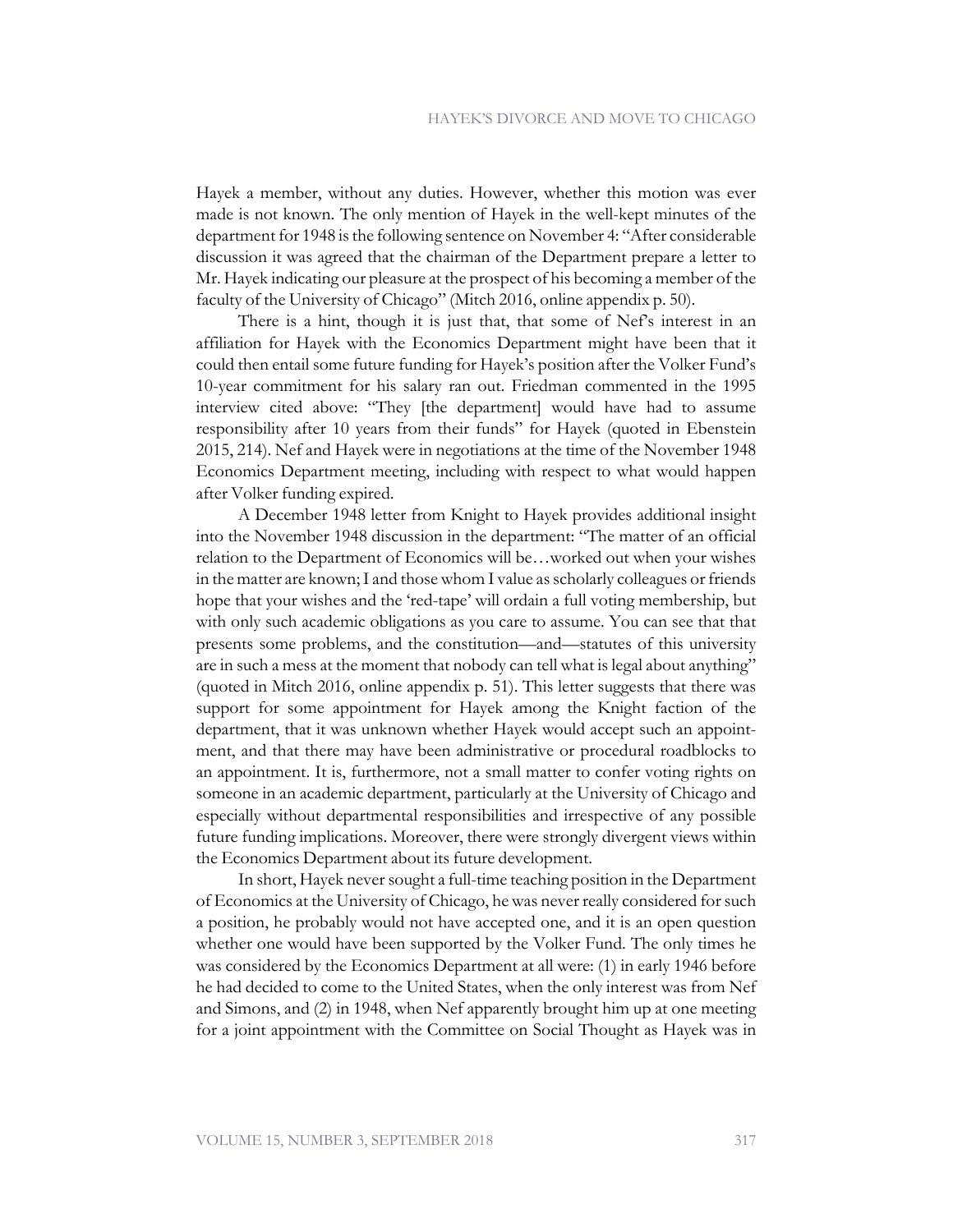negotiations with the Committee for a position financed by the Volker Fund.

Hayek provided his own best description of his move to Chicago in the following answer to an interview question in 1983 at LSE concerning his links with the University of Chicago. Though not without minor inaccuracies, it provides a good summation of this key transition in Hayek's life and career:

That begins with Robbins' admiration for Knight's *Risk, Uncertainty and Profit*, and later Robbins became very intimately interested in the work of Jacob Viner. Both Viner and Knight were very well-known figures among our circle. We came to know them personally and their work—this London/Chicago relation in the '30s.

I finally went to Chicago. It was pretty accidental, it had nothing to do with this original connection…. [T]he reason I went to Chicago was to get a divorce, which I couldn't get here, and at the same time to be able to finance the problem of maintaining two families. I had efforts of my friends in the Chicago Economics Department and they were frustrated I think by the econometricians there. The econometricians didn't want me, and the first attempt to offer me a position at the University of Chicago in '48 broke down.

And then John Nef of the Committee on Social Thought offered me a position on that committee, which in a way was much more attractive. Because, quite frankly, after 20 years at the London School of Economics only among social scientists, and being confined to teach only economics, my ideas had broadened out. The offer to teach anywhere in the field of the relations between the social sciences rather than technical economics, without any firm teaching program…was so tempting that even if I hadn't been anxious to get a better paid position and to establish residence in America to get a divorce, I would probably have moved to America.

But then I was very happy and spent 12 years at the Committee on Social Thought, with very friendly personal relations with the Economics Department. Viner had moved and gone to Princeton, but Knight was still there, and very soon I established a very close relationship with Friedman and Stigler…. I had a very interesting time in Chicago. Just because I wasn't tied to economics in the narrow sense, my interests were broadening out. (Hayek 1983a)

As Hayek remarked elsewhere: "Practically all my contacts that led to later visits and finally made my move to Chicago possible were made" during his 1945 trip to the United States to promote *The Road to Serfdom* (Hayek 1994, 103). This certainly was the case concerning his contacts with the Volker Fund, which developed from a talk he gave on this trip. Far from it having been the case that Hayek would have received a position in the Department of Economics at Chicago but for *The Road to Serfdom*, much of the reason he received a position on the Committee on Social Thought was because of *The Road to Serfdom* and other related work in philosophy, politics, and economics.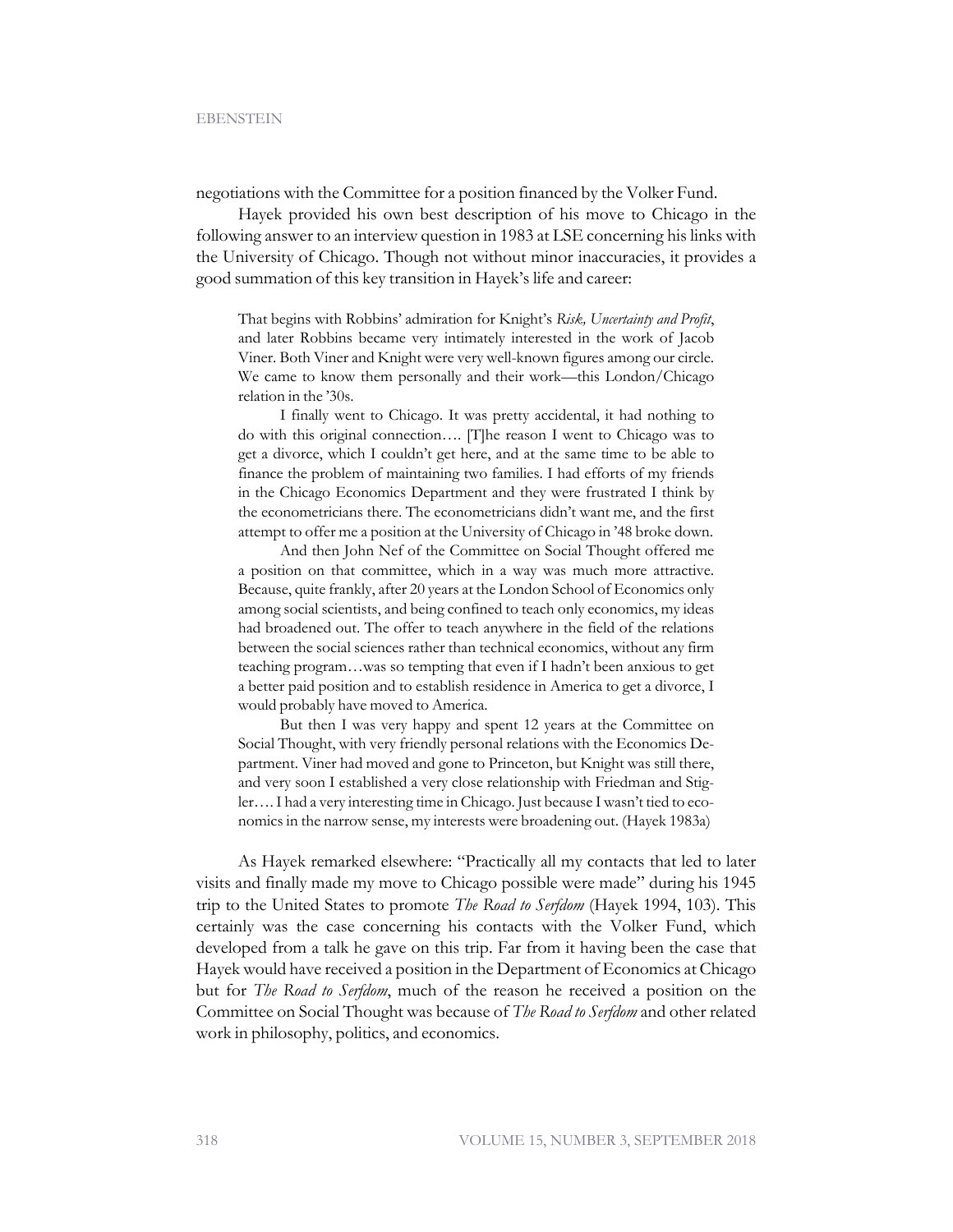### **References**

- **Arrow, Kenneth J., B. Douglas Bernheim, Martin S. Feldstein, Daniel L. McFadden, James M. Poterba, and Robert M. Solow**. 2011. 100 Years of the American Economic Review: The Top 20 Articles. *American Economic Review* 101(1): 1–8. **[Link](https://pubs.aeaweb.org/doi/pdfplus/10.1257/aer.101.1.1)**
- **Caldwell, Bruce**. 2007. Introduction to *The Road to Serfdom: Texts and Documents—The Definitive Edition* (*The Collected Works of F. A. Hayek*, vol. 2), by Friedrich A. Hayek, ed. Bruce Caldwell. Chicago: University of Chicago Press.
- **Churchill, Winston S**. 1974. *His Complete Speeches, 1897–1963: 1943–1949* (vol. 7), ed. Robert Rhodes James. New York: Chelsea House.
- **Coase, Ronald H**. 1995. Interview by the author, January 13.
- **Cubitt, Charlotte E**. 2006. *A Life of Friedrich August von Hayek*. Bedfordshire, UK: Authors OnLine.
- **Deutscher, Patrick**. 1990. *R. G. Hawtrey and the Development of Macroeconomics*. London: Macmillan.
- **Ebenstein, Lanny**. 2001. *Friedrich Hayek: A Biography*. New York: St. Martin's Press.
- **Ebenstein, Lanny**. 2003. *Hayek's Journey: The Mind of Friedrich Hayek*. New York: Palgrave Macmillan.
- **Ebenstein, Lanny**. 2015. *Chicagonomics: The Evolution of Chicago Free Market Economics*. New York: St. Martin's Press.
- **Grene, David**. 1995. Interview by the author, January 16.
- **Harberger, Arnold**. 2018. Interview by the author, July 12.
- **Hayek, Friedrich A**. 1944. *The Road to Serfdom*. Chicago: University of Chicago Press.
- **Hayek, Friedrich A**. 1947a. Letter to Jacob Viner, June 3. Jacob Viner papers, Box 13, Folder 26, Seeley G. Mudd Manuscript Library, Princeton University, Princeton, N.J.
- **Hayek, Friedrich A**. 1947b. Letter to Jacob Viner, July 13. Jacob Viner papers, Box 13, Folder 26, Seeley G. Mudd Manuscript Library, Princeton University, Princeton, N.J.
- **Hayek, Friedrich A**. 1960. *The Constitution of Liberty*. Chicago: University of Chicago Press.
- **Hayek, Friedrich A**. 1967 [1944]. The Historians and the Future of Europe. In *Studies in Philosophy, Politics and Economics*, 135–147. Chicago: University of Chicago Press.
- **Hayek, Friedrich A**. 1983a. Interview by Nadim Shehadi. LSE Oral History, London School of Economics (London).
- **Hayek, Friedrich A**. 1983b. Interview of Friedrich A. Von Hayek. Oral History Collection, UCLA Center for Oral History Research, University of California at Los Angeles (Los Angeles, Calif.). **[Link](http://oralhistory.library.ucla.edu/Browse.do?descCvPk=28075)**
- **Hayek, Friedrich A**. 1988. *The Fatal Conceit: The Errors of Socialism*. Chicago: University of Chicago Press.
- **Hayek, Friedrich A**. 1994. *Hayek on Hayek*. Chicago: University of Chicago Press.
- **Hayek, Laurence**. 1994–1997. In discussion with the author.
- **Hayek, Laurence**. 1999. Letter to the author, June 4.
- **Hicks, John**. 1967. *Critical Essays in Monetary Theory*. Oxford: Clarendon Press.
- **Hoover, Kenneth R**. 2003. *Economics as Ideology: Keynes, Laski, Hayek, and the Creation of*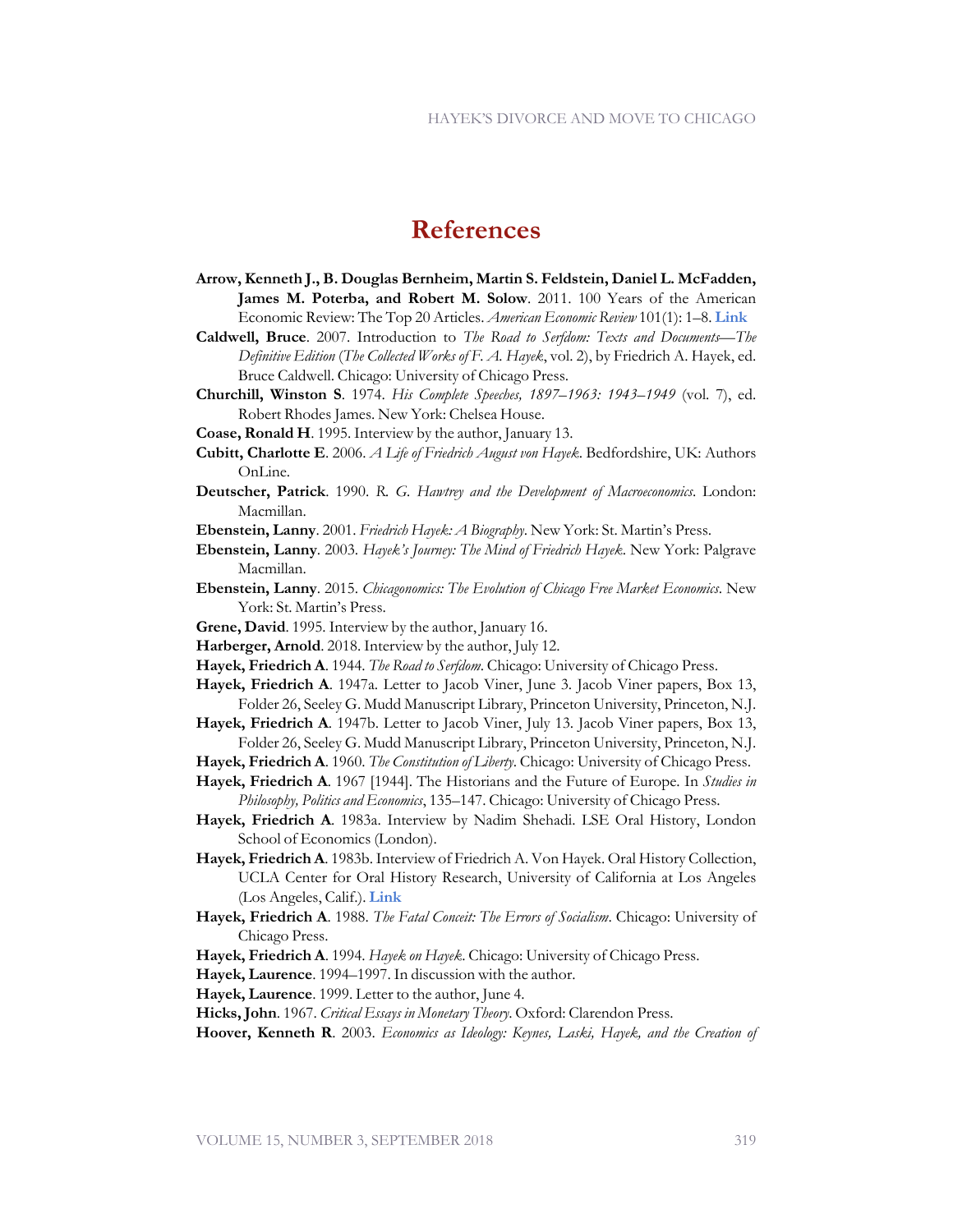*Contemporary Politics*. Lanham, Md.: Rowman & Littlefield.

- **Hoplin, Nicole, and Ron Robinson**. 2008. *Funding Fathers: The Unsung Heroes of the Conservative Movement*. Washington, D.C.: Regnery.
- **Howson, Susan**. 2011. *Lionel Robbins*. Cambridge, UK: Cambridge University Press.
- **Johnson, D. Gale**. 1995. Interview by the author, January 13.
- **Kitch, Edmund W.**, ed. 1983. The Fire of Truth: A Remembrance of Law and Economics at Chicago, 1932–1970. *Journal of Law & Economics* 26(1): 163–234.
- **Klein, Lawrence R**. 2004. Lawrence R. Klein. In *Lives of the Laureates: Eighteen Nobel Economists*, 4th ed., eds. William Breit and Barry T. Hirsch, 17–34. Cambridge, Mass.: MIT Press.
- **Mises, Ludwig von**. 1947. Letter to Lionel Robbins, November 12. Hayek Archive, Hoover Institution, Stanford University, Stanford, Calif.
- **Mitch, David**. 2015. Morality Versus Money: Hayek's Move to the University of Chicago. In *Hayek: A Collaborative Biography—Part IV, England, the Ordinal Revolution and the Road to Serfdom, 1931–50*, ed. Robert Leeson, 215–255. New York: Palgrave Macmillan.
- **Mitch, David**. 2016. A Year of Transition: Faculty Recruiting at Chicago in 1946. *Journal of Political Economy* 124(6): 1714–1734.
- **Morgan, Kenneth O**. 1985. *Labour in Power, 1945–1951*. Oxford: Oxford University Press.
- **Nef, John U**. 1934. James Laurence Laughlin (1850–1933). *Journal of Political Economy* 42(February): 1–5.
- **Robbins, Lionel**. 1961. Hayek on Liberty. *Economica* 28(109): 66–81.
- **Robbins, Lionel**. 1971. *Autobiography of an Economist*. London: Macmillan.
- **Telser, Lester**. 2004. Interview by the author, June 10.
- **Van Horn, Rob, and Philip Mirowski**. 2015. The Rise of the Chicago School of Economics and the Birth of Neoliberalism. In *The Road from Mont Pèlerin: The Making of the Neoliberal Thought Collective*, eds. Philip Mirowski and Dieter Plehwe, 139–178. Cambridge, Mass.: Harvard University Press.
- **Viner, Jacob**. 1948. Letter to Friedrich A. Hayek, July 30. Jacob Viner papers, Box 13, Folder 26, Seeley G. Mudd Manuscript Library, Princeton University, Princeton, N.J. **Warhanek, Hans**. 1999. Letter to the author, June 7.
	- **Case Cited**
- Hayek, Friedrich August von, v. Hayek, Helen Berta Maria von Fritsch von, Divorce Decree 12166 (Chancery Court of Washington County, Ark., July 13, 1950).